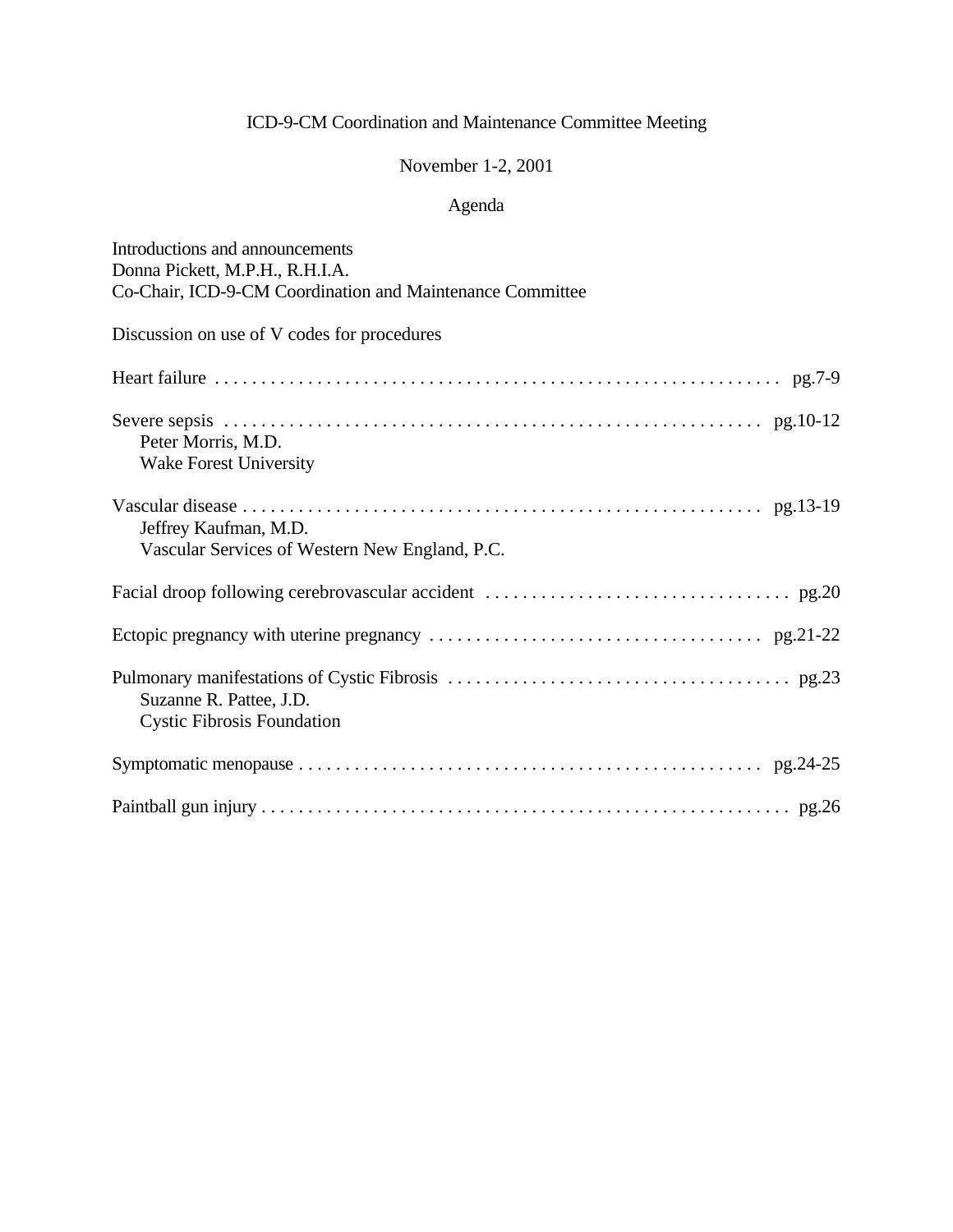# November 1-2, 2001

| Roz Laakso, RHIA<br>Aileen Gergley, RHIA<br>Long-term care section<br>American Health Information Management Association |
|--------------------------------------------------------------------------------------------------------------------------|
|                                                                                                                          |
|                                                                                                                          |
|                                                                                                                          |
|                                                                                                                          |
|                                                                                                                          |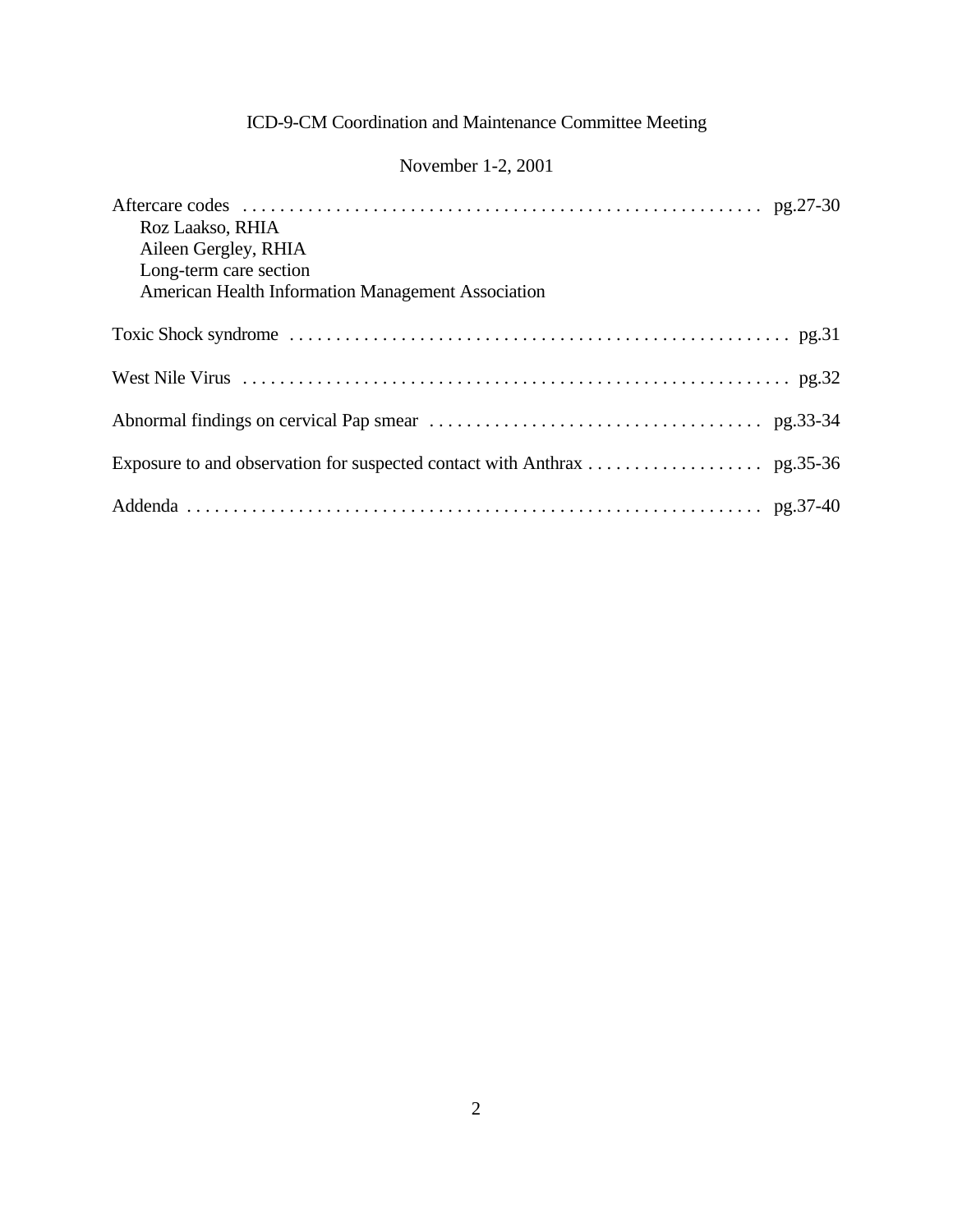November 1-2, 2001

Mailing Address:

National Center for Health Statistics ICD-9-CM Coordination and Maintenance Committee 6525 Belcrest Road, Room 1100 Hyattsville, Maryland 20782

Fax: (301) 458-4022

| Donna Pickett:   | E-mail: dfp4@cdc.gov   | Room 1100 (301) 458-4200 |
|------------------|------------------------|--------------------------|
| Amy Blum:        | E-mail: alb8@cdc.gov   | Room 1100 (301) 458-4200 |
| David Berglund:  | E-mail: $zhc2@cdc.gov$ | Room 1100 (301) 458-4200 |
| Lizabeth Fisher: | E-mail: llw4@cdc.gov   | Room 1100 (301) 458-4200 |

NCHS Classification of Diseases web page: http://www.cdc.gov/nchs/icd9.htm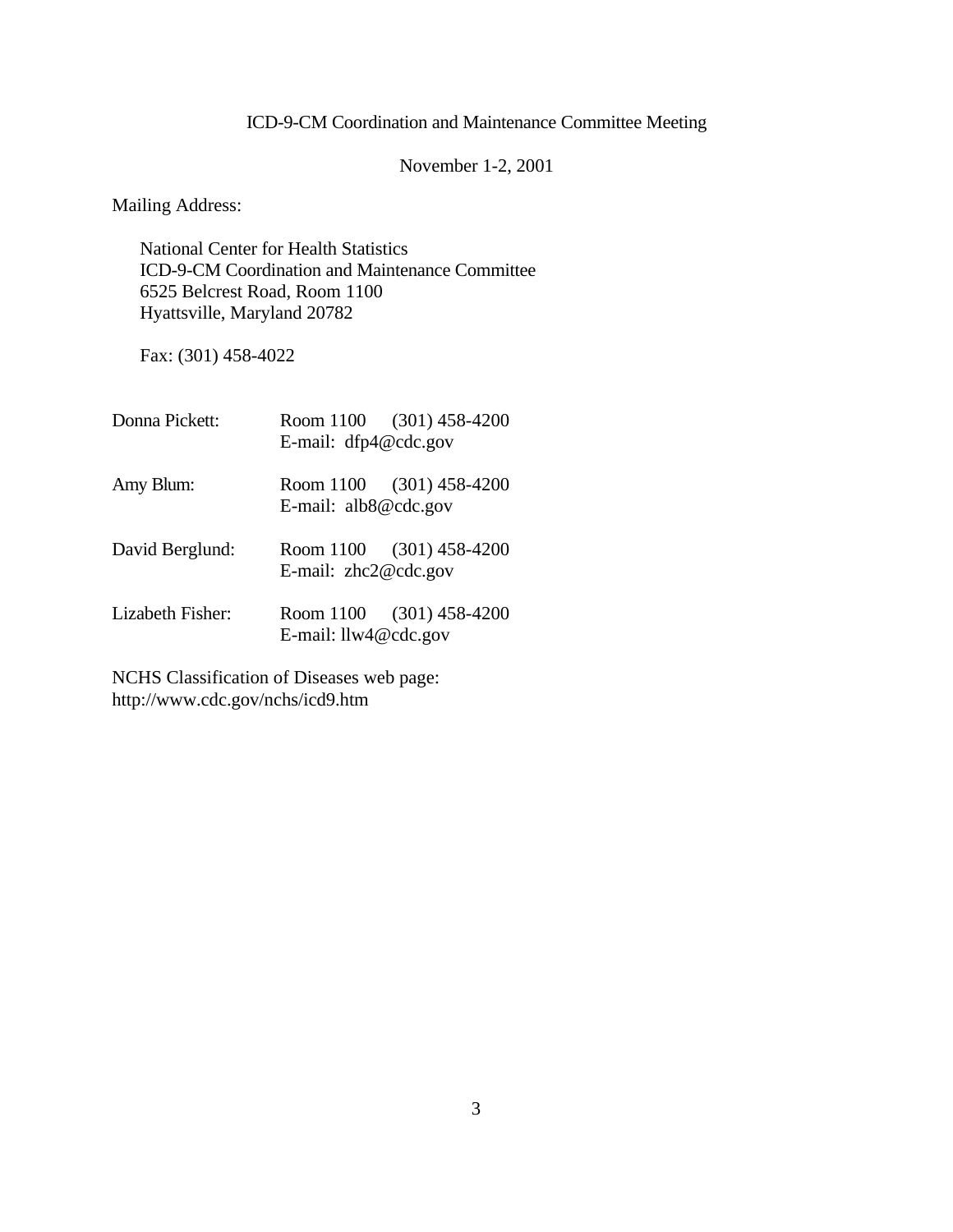# November 1-2, 2001

### TIME FRAMES ICD-9-CM

| September 1, 2001 | Deadline for submission of proposals to CMS for procedures and NCHS<br>for diagnoses for presentation at the November 1-2, 2001 ICD-9-CM<br>Coordination and Maintenance Committee meeting.                                                                                       |
|-------------------|-----------------------------------------------------------------------------------------------------------------------------------------------------------------------------------------------------------------------------------------------------------------------------------|
| October 1, 2001   | New and revised ICD-9-CM codes go into effect.                                                                                                                                                                                                                                    |
| October 5, 2001   | Federal Register Notice of meeting published.                                                                                                                                                                                                                                     |
| October 2001      | Tentative agenda for the Procedure part of the November 1, 2001 ICD-9-<br>CM Coordination and Maintenance Committee meeting will be posted on<br>CMS homepage as follows:<br>http://www.hcfa.gov/medicare/icd9cm.htm                                                              |
|                   | Tentative agenda for the Diagnosis part of the November 2, 2001 ICD-9-<br>CM Coordination and Maintenance Committee meeting will be posted on<br>the NCHS homepage as follows:<br>http://www.cdc.gov/nchs/icd9.htm                                                                |
| Nov.1-2, 2001     | ICD-9-CM Coordination and Maintenance Committee Meeting. Code<br>revisions discussed are for potential implementation on October 1, 2002.<br>November 1 will be devoted to discussions of procedure codes. November<br>2, 2002 will be devoted to discussions of diagnosis codes. |
| December 2001     | Summary report of the Procedure part of the November 1, 2001 ICD-9-CM<br>Coordination and Maintenance Committee meeting will be posted on CMS<br>homepage as follows:<br>http://www.hcfa.gov/medicare/icd9cm.htm                                                                  |
|                   | Summary report of the Diagnosis part of the November 2, 2001 ICD-9-CM<br>Coordination and Maintenance Committee meeting report will be posted on<br>NCHS? homepage as follows:<br>http://www.cdc.gov/nchs/icd9.htm                                                                |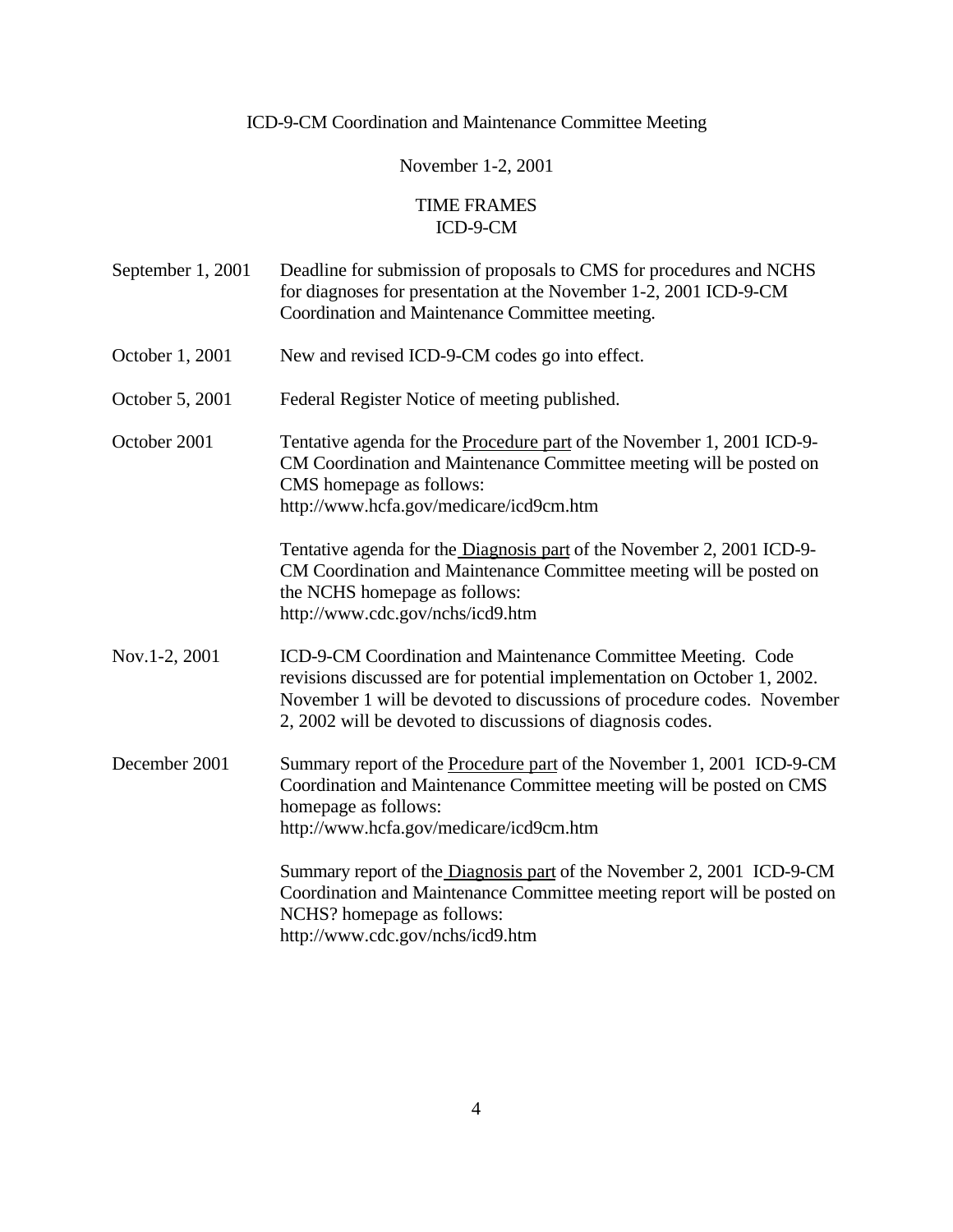|                        | ICD-9-CM Coordination and Maintenance Committee Meeting                                                                                                                                                                                                                                                                                                                           |
|------------------------|-----------------------------------------------------------------------------------------------------------------------------------------------------------------------------------------------------------------------------------------------------------------------------------------------------------------------------------------------------------------------------------|
|                        | November 1-2, 2001                                                                                                                                                                                                                                                                                                                                                                |
| <b>January 8, 2002</b> | Deadline for receipt of public comments on proposed code revisions<br>discussed at the May 17-18, 2001 and November 1-2, 2001 ICD-9-CM<br>Coordination and Maintenance Committee meetings. These proposals are<br>being considered for implementation on October 1, 2002.                                                                                                         |
| February 18, 2002      | Deadline for submission of proposals to CMS for procedures and NCHS<br>for diagnoses for presentation at the April 18-19, 2002 ICD-9-CM<br>Coordination and Maintenance Committee meeting.                                                                                                                                                                                        |
| March 2002             | Tentative agenda for the Procedure part of the April 18, 2002 ICD-9-CM<br>Coordination and Maintenance Committee meeting will be posted on CMS<br>homepage as follows:<br>http://www.hcfa.gov/medicare/icd9cm.htm                                                                                                                                                                 |
|                        | Tentative agenda for the Diagnosis part of the April 19, 2002 ICD-9-CM<br>Coordination and Maintenance Committee meeting will be posted on NCHS<br>homepage as follows:<br>http://www.cdc.gov/nchs/icd9.htm                                                                                                                                                                       |
|                        | Federal Register Notice of April 18-19, 2002 ICD-9-CM Coordination and<br>Maintenance Meeting and tentative agenda to be published.                                                                                                                                                                                                                                               |
| April 18-19, 2002      | ICD-9-CM Coordination and Maintenance Committee Meeting in the CMS<br>auditorium.<br>Diagnosis code revisions discussed are for potential implementation on<br>October 1, 2003.<br>Procedure code revisions discussed will be for October 1, 2002. Those<br>procedure code proposals that cannot be resolved quickly will be<br>considered for implementation on October 1, 2003. |
| April 2002             | Summary report of the Procedure part of the April 18, 2002 ICD-9-CM<br>Coordination and Maintenance Committee meeting will be posted on CMS<br>homepage as follows:<br>http://www.hcfa.gov/medicare/icd9cm.htm                                                                                                                                                                    |
|                        | Summary report of the Diagnosis part of the April 19, 2002 ICD-9-CM<br>Coordination and Maintenance Committee meeting report will be posted on<br>NCHS homepage as follows:<br>http://www.cdc.gov/nchs/icd9.htm                                                                                                                                                                   |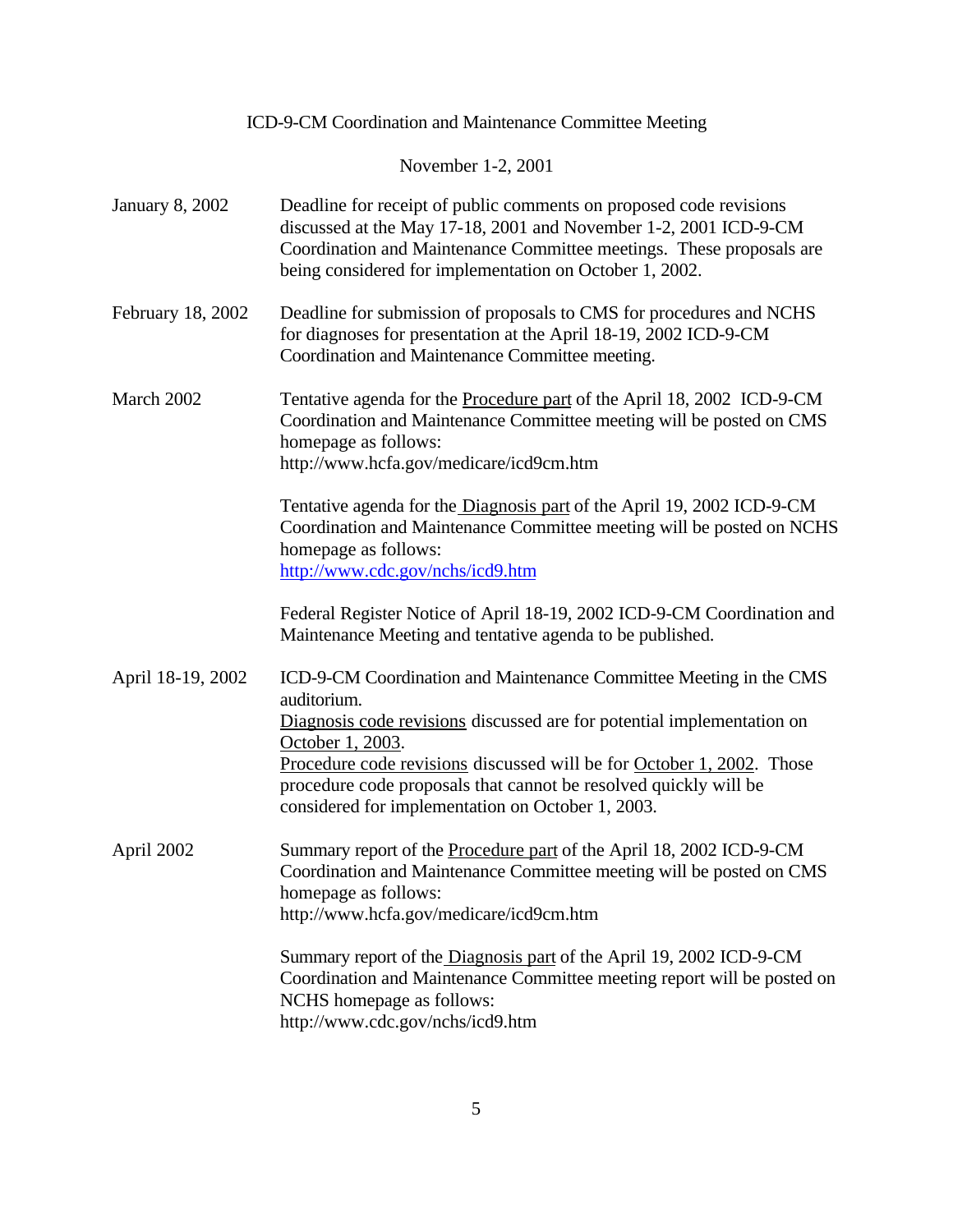November 1-2, 2001

| April 30, 2002  | Written comments due on procedure code proposals discussed at the April<br>18, 2002 meeting.                                                                                                                                                                                |
|-----------------|-----------------------------------------------------------------------------------------------------------------------------------------------------------------------------------------------------------------------------------------------------------------------------|
| October 1, 2002 | New and revised ICD-9-CM codes go into effect.                                                                                                                                                                                                                              |
| October 5, 2002 | Deadline for submission of proposals to CMS for procedures and NCHS<br>for diagnoses for presentation at the December 5-6, 2002 ICD-9-CM<br>Coordination and Maintenance Committee meeting.                                                                                 |
| November 2002   | Tentative agenda for the <b>Procedure part</b> of the December 5, 2002 ICD-9-<br>CM Coordination and Maintenance Committee meeting will be posted on<br>CMS homepage as follows:<br>http://www.hcfa.gov/medicare/icd9cm.htm                                                 |
|                 | Tentative agenda for the Diagnosis part of the November 6, 2002 ICD-9-<br>CM Coordination and Maintenance Committee meeting will be posted on<br>NCHS homepage as follows:<br>http://www.cdc.gov/nchs/icd9.htm                                                              |
|                 | Federal Register Notice of April 18-19, 2002 ICD-9-CM Coordination and<br>Maintenance Meeting and tentative agenda to be published.                                                                                                                                         |
| Dec. 5-6, 2002  | ICD-9-CM Coordination and Maintenance Committee Meeting. Code<br>revisions discussed are for potential implementation on October 1, 2003.<br>December 5 will be devoted to discussions of procedure codes. December<br>6 will be devoted to discussions of diagnosis codes. |
| December 2002   | Summary report of the Procedure part of the December 5, 2002 ICD-9-CM<br>Coordination and Maintenance Committee meeting will be posted on CMS<br>homepage as follows:<br>http://www.hcfa.gov/medicare/icd9cm.htm                                                            |
|                 | Summary report of the Diagnosis part of the December 6, 2002 ICD-9-CM<br>Coordination and Maintenance Committee meeting report will be posted on<br>NCHS homepage as follows:<br>http://www.cdc.gov/nchs/icd9.htm                                                           |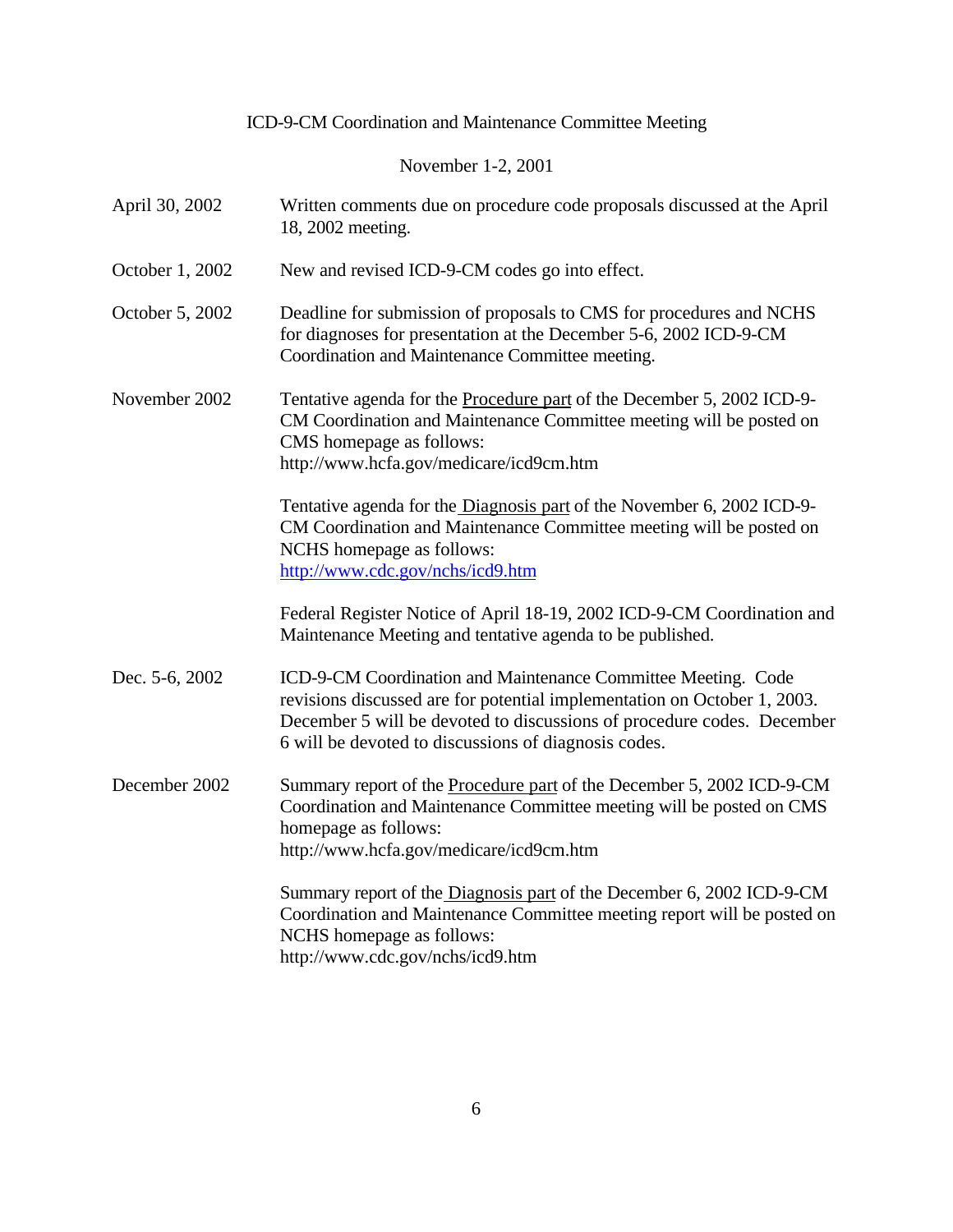#### November 1-2, 2001

Topic: Heart failure

Revising the heart failure codes was presented at the May 2001 C&M meeting. At that meeting representatives from Kaiser Permanente, who submitted the proposal, discussed with the attendees the current state of knowledge on the symptoms and treatment of heart failure. They stated that the codes in the ICD-9-CM do not properly describe the various types of heart failure that are now recognized. In particular, there is a need to be able to identify and differentiate between systolic and diastolic heart failure. Also, the term congestive heart failure is a less descriptive term that is used for all forms of heart failure that have accompanying congestion.

The initial proposal presented in May was not well received by either the members of the audience or the Kaiser representatives. The audience members expressed concerns about the number of new codes being proposed and the probable lack of information in the medical record to allow for the selection of the correct code. The Kaiser representatives also expressed concern that the proposal presented in May was too complicated.

A revision to the codes is now being proposed after further consultation with the Kaiser representatives. In place of revising existing codes new codes are being proposed. Though this new proposal is a significant departure from current coding it is felt that these changes are needed to properly classify currently understood types of heart failure.

It was suggested at the meeting that codes for acute on chronic also be created. That change has been added to the modification.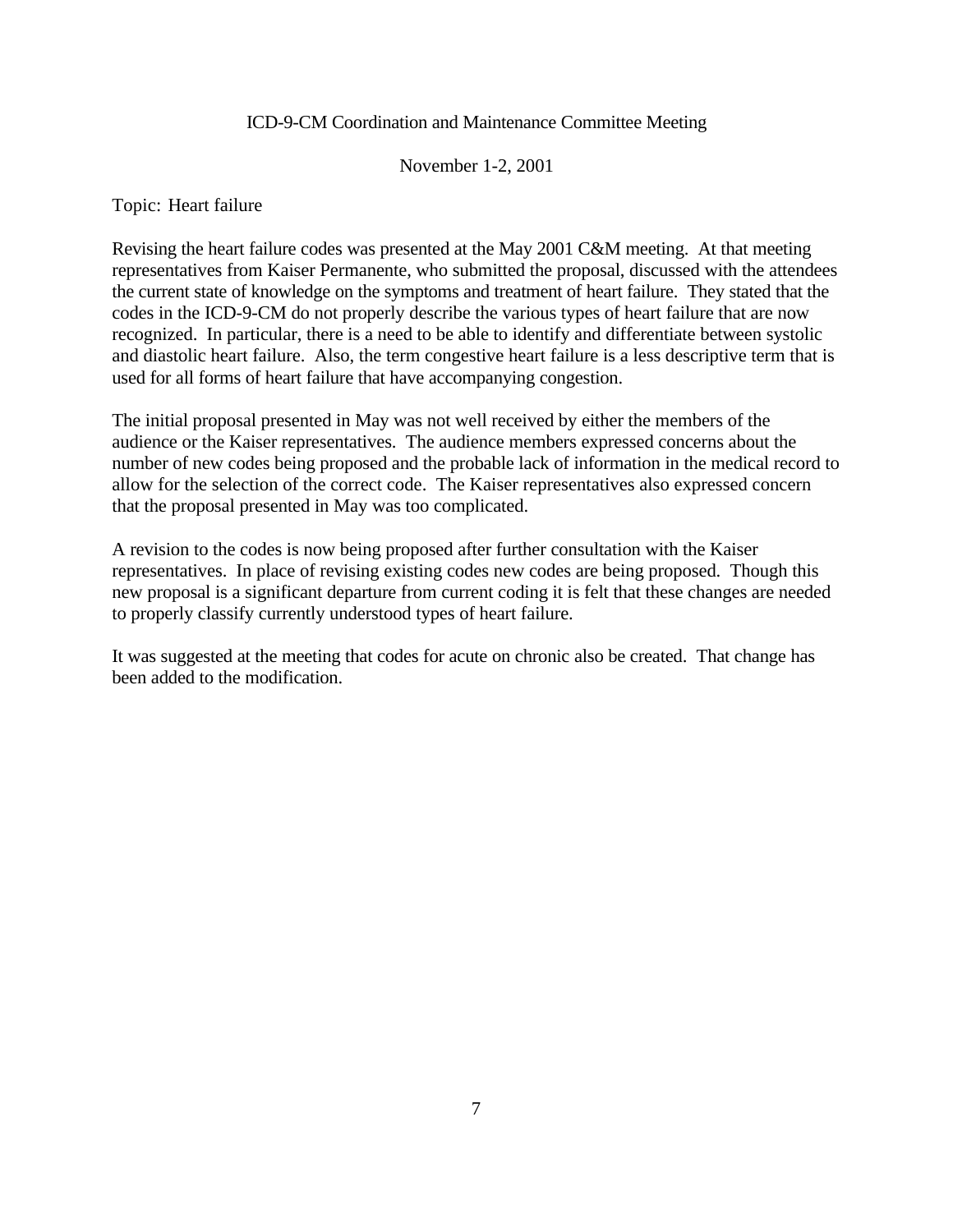### November 1-2, 2001

|                  | 402 | Hypertensive heart disease                                                                                   |
|------------------|-----|--------------------------------------------------------------------------------------------------------------|
| Add              |     | Use additional code to specify type of heart failure (428.0, 428.20-428.23,<br>428.30-428.33, 428.40-428.43) |
|                  |     | 402.0 Malignant                                                                                              |
| Revise<br>Revise |     | 402.00 Without congestive heart failure<br>402.01 With congestive heart failure                              |
|                  |     | 402.1 Benign                                                                                                 |
| Revise<br>Revise |     | 402.10 Without congestive heart failure<br>402.11 With congestive heart failure                              |
|                  |     | 402.9 Unspecified                                                                                            |
| Revise<br>Revise |     | 402.90 Without congestive heart failure<br>402.91 With congestive heart failure                              |
|                  | 404 | Hypertensive heart and renal disease                                                                         |
| Add              |     | Use additional code to specify type of heart failure (428.0, 428.20-428.23,<br>428.30-428.33, 428.40-428.43) |
|                  |     | The following fifth-digit subclassification is for use with category 404:                                    |
| Revise           |     | without mention of congestive heart failure or renal failure<br>$\overline{0}$                               |
| Revise<br>Revise |     | with congestive heart failure<br>1<br>3<br>with congestive heart failure and renal failure                   |
|                  |     |                                                                                                              |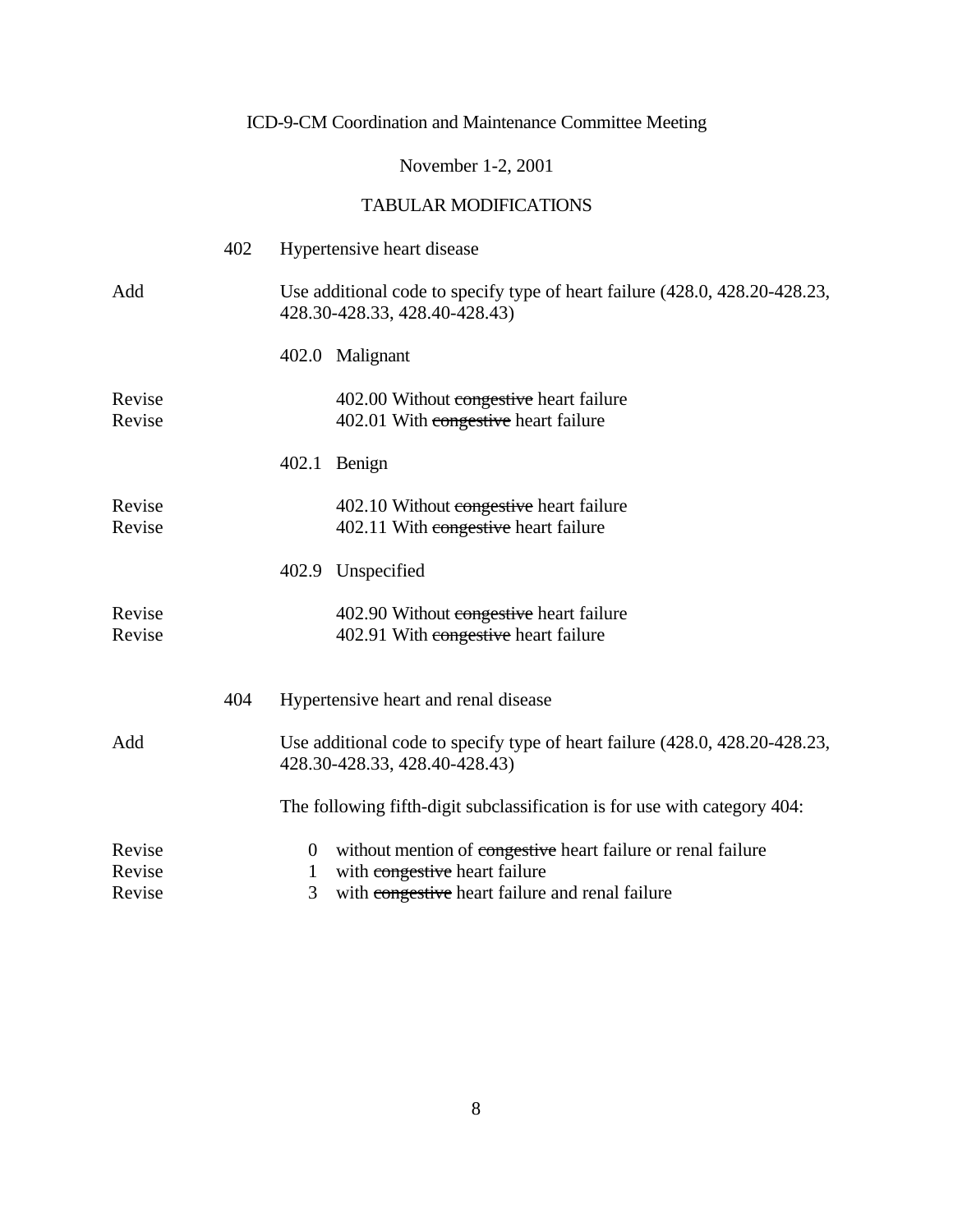# November 1-2, 2001

|                      | 428 | Heart failure |                                                                                                           |
|----------------------|-----|---------------|-----------------------------------------------------------------------------------------------------------|
| Revise               |     |               | 428.0 Congestive heart failure, unspecified                                                               |
| Add<br>Add           |     |               | Excludes: fluid overload NOS (276.6)<br>combined systolic and diastolic heart failure (428.40-<br>428.43) |
| Add<br>Add           |     |               | diastolic heart failure (428.30-428.33)<br>systolic heart failure (428.20-428.23)                         |
| New sub-             |     |               | 428.2 Systolic heart failure                                                                              |
| category<br>New code |     |               | 428.20 Unspecified                                                                                        |
| New code             |     |               | 428.21 Acute                                                                                              |
| New code             |     |               | 428.22 Chronic                                                                                            |
| New code             |     |               | 428.23 Acute on chronic                                                                                   |
| New sub-<br>category |     |               | 428.3 Diastolic heart failure                                                                             |
| New code             |     |               | 428.30 Unspecified                                                                                        |
| New code             |     |               | 428.31 Acute                                                                                              |
| New code             |     |               | 428.32 Chronic                                                                                            |
| New code             |     |               | 428.33 Acute on chronic                                                                                   |
| New sub-<br>category |     |               | 428.4 Combined systolic and diastolic heart failure                                                       |
| New code             |     |               | 428.40 Unspecified                                                                                        |
| New code             |     |               | 428.41 Acute                                                                                              |
| New code             |     |               | 428.42 Chronic                                                                                            |
| New code             |     |               | 428.43 Acute on chronic                                                                                   |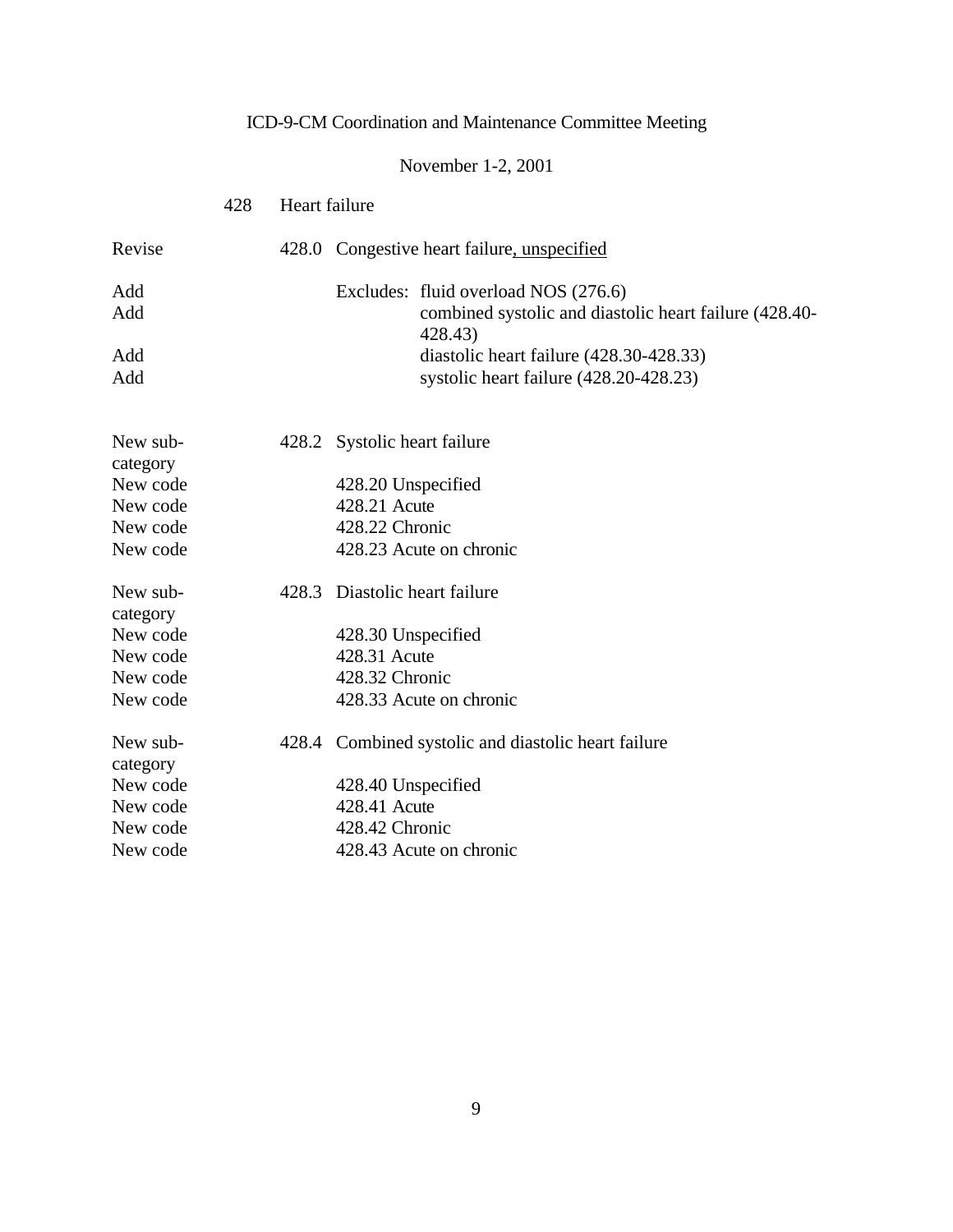#### November 1-2, 2001

Topic: Severe sepsis

The medical community recognizes the Systemic Inflammatory Response Syndrome (SIRS) as a major complication of infection and trauma. There is a continuum of illness, from initial insult, either infection or trauma, to SIRS. SIRS is a clinical response to an insult that includes systemic inflammation, elevated or reduced temperature, rapid heart rate and respiration and elevated white blood cell count. SIRS due to infection accompanied by organ failure has been labeled Severe Sepsis by the American College of Chest Physicians/Society of Critical Care Medicine (ACCP/SCCM).

Though the term sepsis generally denotes an infectious process, based on information from ACCP/SCCM, infection does not always accompany SIRS. Nor is the term septicemia, defined as the presence or persistence of pathogenic microorganisms or their toxins in the blood causing illness, synonymous with severe sepsis.

The confusion over terminology as well as the lack of a specific code for SIRS prevents the proper classification of severe sepsis and prevents the collection of accurate data on its incidence, treatment, and outcome. The advances in critical care medicine, the increased use of more potent and broader spectrum antibiotics, immunosuppressive agents and new technologies will have a direct impact on the incidence of severe sepsis. It is anticipated that a significant increase in cases of severe sepsis will occur over the next decade necessesitating the ability to more specifically track the condition.

Currently, septicemia NOS, sepsis NOS and SIRS are coded to 038.9. It is being proposed that a new subcategory for SIRS be created with unique code for SIRS without organ failure and SIRS with organ failure. Severe sepsis would be considered synonymous with SIRS due to infection with organ failure. This new subcategory is being proposed in the 900 series of codes to separate it from the septicemia codes. Including severe sepsis in the infectious disease chapter would lead to confusion and also preclude the use of the code in cases where no infection is present.

The ACCP/SCCM suggests the removal of the term septicemia from the classification. It is unrealistic to believe that physicians will discontinue using the terms septicemia and sepsis and using them interchangeably. Therefore, only the term severe sepsis would be indexed to the new code for SIRS due to infection with organ failure.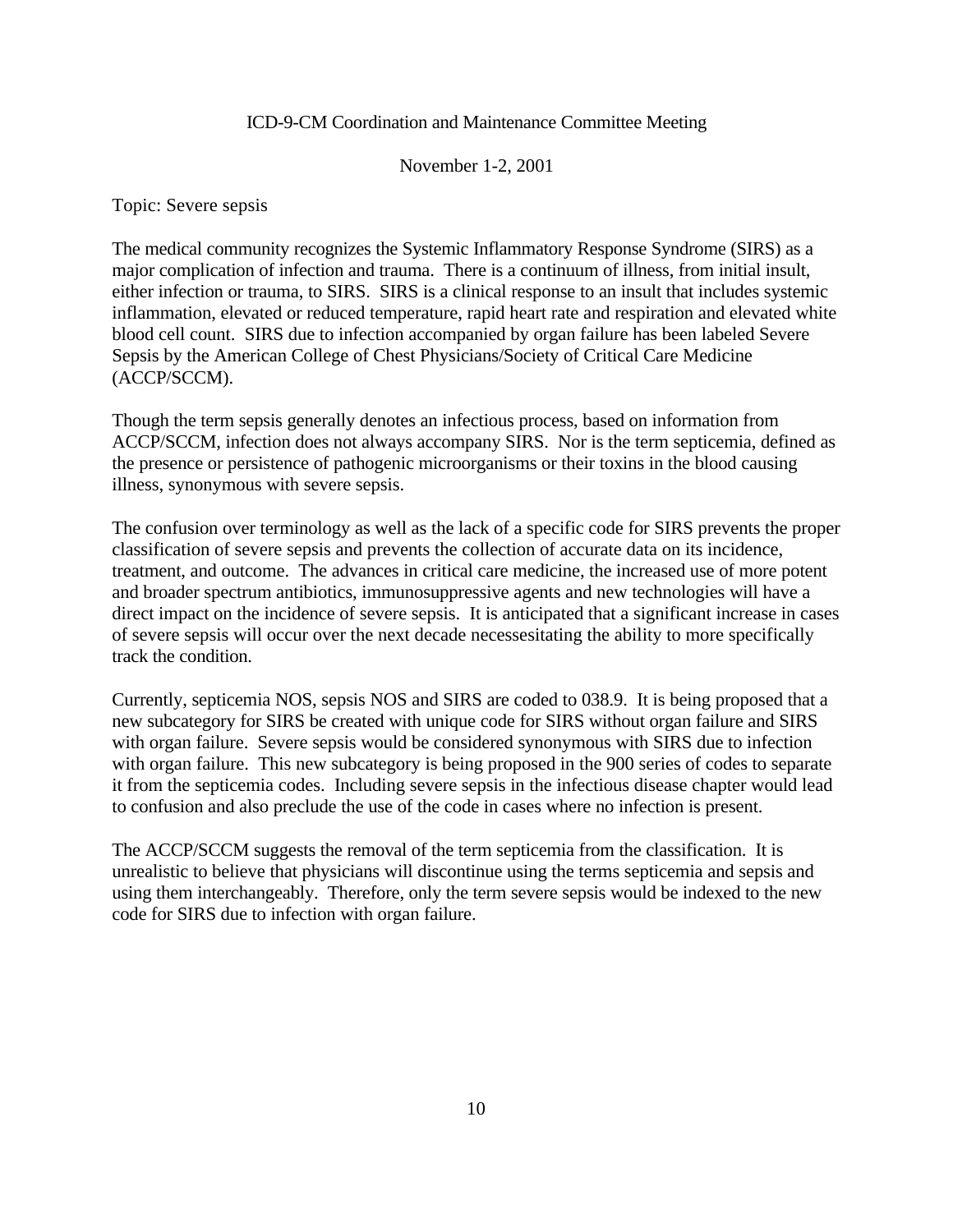#### November 1-2, 2001

It is anticipated that SIRS will not, in most cases, be the principal diagnosis, but rather, a condition that develops as an acutely ill patient becomes sicker. Therefore, the underlying condition, the infection or trauma, would be sequenced first, followed by the SIRS. Should a patient be admitted with the diagnosis of SIRS or severe sepsis then it would be appropriate to code the SIRS or severe sepsis first followed by the underlying condition.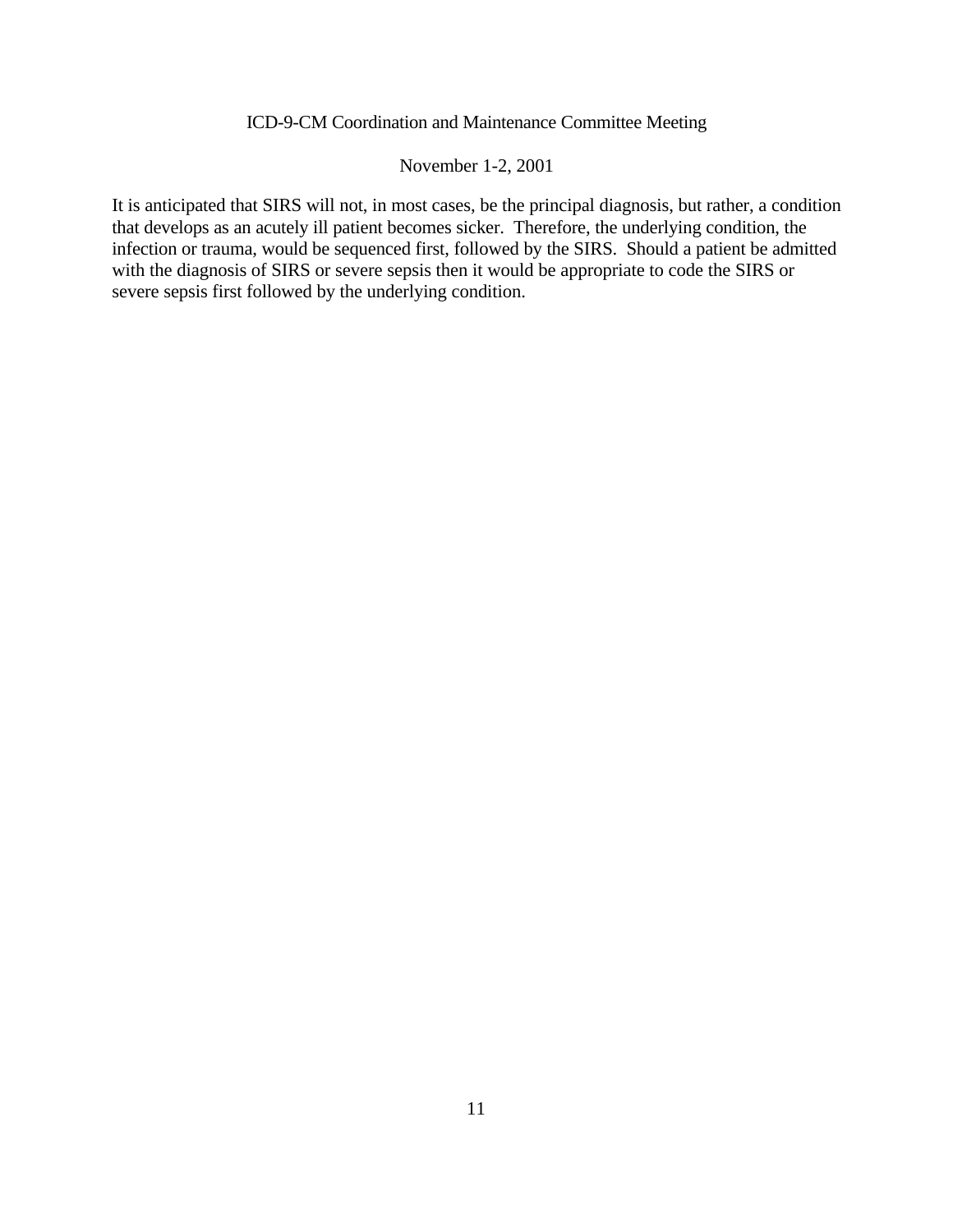### November 1-2, 2001

|                      | 995 | Certain adverse effects not elsewhere classified                                                       |
|----------------------|-----|--------------------------------------------------------------------------------------------------------|
| New sub-<br>category |     | 995.9 Systemic inflammatory response syndrome                                                          |
| New code             |     | 995.90 Systemic inflammatory response syndrome, unspecified                                            |
| New code             |     | 995.91 Systemic inflammatory response syndrome due to infectious<br>process without organ failure      |
| New code             |     | 995.92 Systemic inflammatory response syndrome due to non-<br>infectious process without organ failure |
| New code             |     | 995.93 Systemic inflammatory response syndrome due to infectious<br>process with organ failure         |
| Add                  |     | Severe sepsis                                                                                          |
| Add                  |     | Use additional code to specify organ failure, such as:                                                 |
| Add                  |     | Encephalopathy (348.3)                                                                                 |
| Add                  |     | Hepatic failure (570)                                                                                  |
| Add                  |     | Kidney failure (584.5-584.9)                                                                           |
| Add                  |     | Respiratory failure, acute (518.81)                                                                    |
| New code             |     | 995.94 Systemic inflammatory response syndrome due to non-<br>infectious process with organ failure    |
| Add                  |     | Use additional code to specify organ failure, such as:                                                 |
| Add                  |     | Encephalopathy (348.3)                                                                                 |
| Add                  |     | Hepatic failure, acute (570)                                                                           |
| Add                  |     | Kidney failure, acute (584.5-584.9)                                                                    |
| Add                  |     | Respiratory failure, acute (518.81)                                                                    |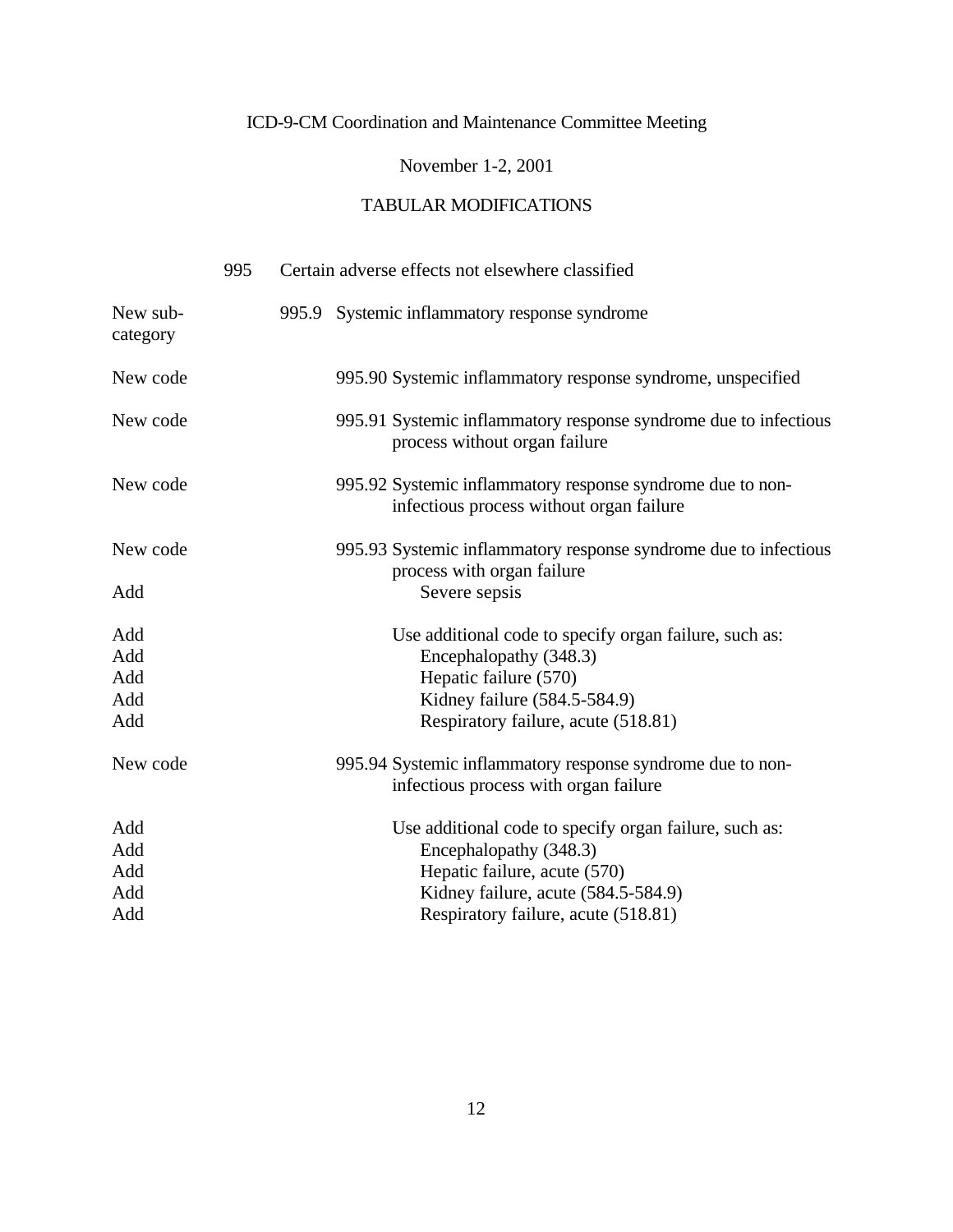November 1-2, 2001

Topic: Vascular disease Atheroembolism Venous disease Arterial dissection

Jeffrey Kaufman, M.D., F.A.C.S., in practice at Vascular Services of Western New England, P.C., and author on the diagnosis and treatment of peripheral vascular disease, has submitted a proposal for three new concepts to be added to the ICD-9-CM. Each concept is discussed separately below.

#### Atheroembolism

Atheroembolism is synonymous with cholesterol embolism, and due to its manifestations in the toes, it has been called the "blue toe syndrome." Atheroembolism occurs when plaques in the aorta disrupt, showering debris into the circulation, where it lodges in small terminal arterial branches. The primary manifestations are splotchy purplish areas of discoloration of skin in the extremities, often the toes and along the outer aspects of the feet. These may be terribly painful and may lead to patchy gangrene. The paradox of atheroembolism is the occurrence of gangrene in the presence of palpable distal pulses, which is virtually pathognomonic for this disease in western societies.

Though most common in the vessels of the extremities, atheroemboli have been found in virtually all tissue, and it has been documented most significantly as a cause of renal failure. When truly disseminated, it has a very high associated mortality, predominantly from renal failure, but also from progressive failure to thrive.

Initially, atheroembolism was a curiosity , noted by pathologists as a not uncommon finding on tissue specimens. With the use of high-quality angiograms, which documented the location and potential ulceration of large-artery plaques the role of plaque disruption was appreciated. A link was established between plaque degeneration and peripheral ischemia. Surgical treatment consists of surgical bypass or endarterectomy. Medical treatment requires the use of antiplatelet agents. Antithrombolytic agents are contraindicated due to concern that they may further disrupt plaque.

Atheroembolism is a distinct entity. Thrombosis and embolism involves true clots and are generally considered to be macroscopic phenomenon, at least at the outset. Atheroemboli are degenerative material from plaque.

Dr. Kaufman feels that unique codes need to be created for atheroembolism separate from atherosclerosis or thrombosis and embolism.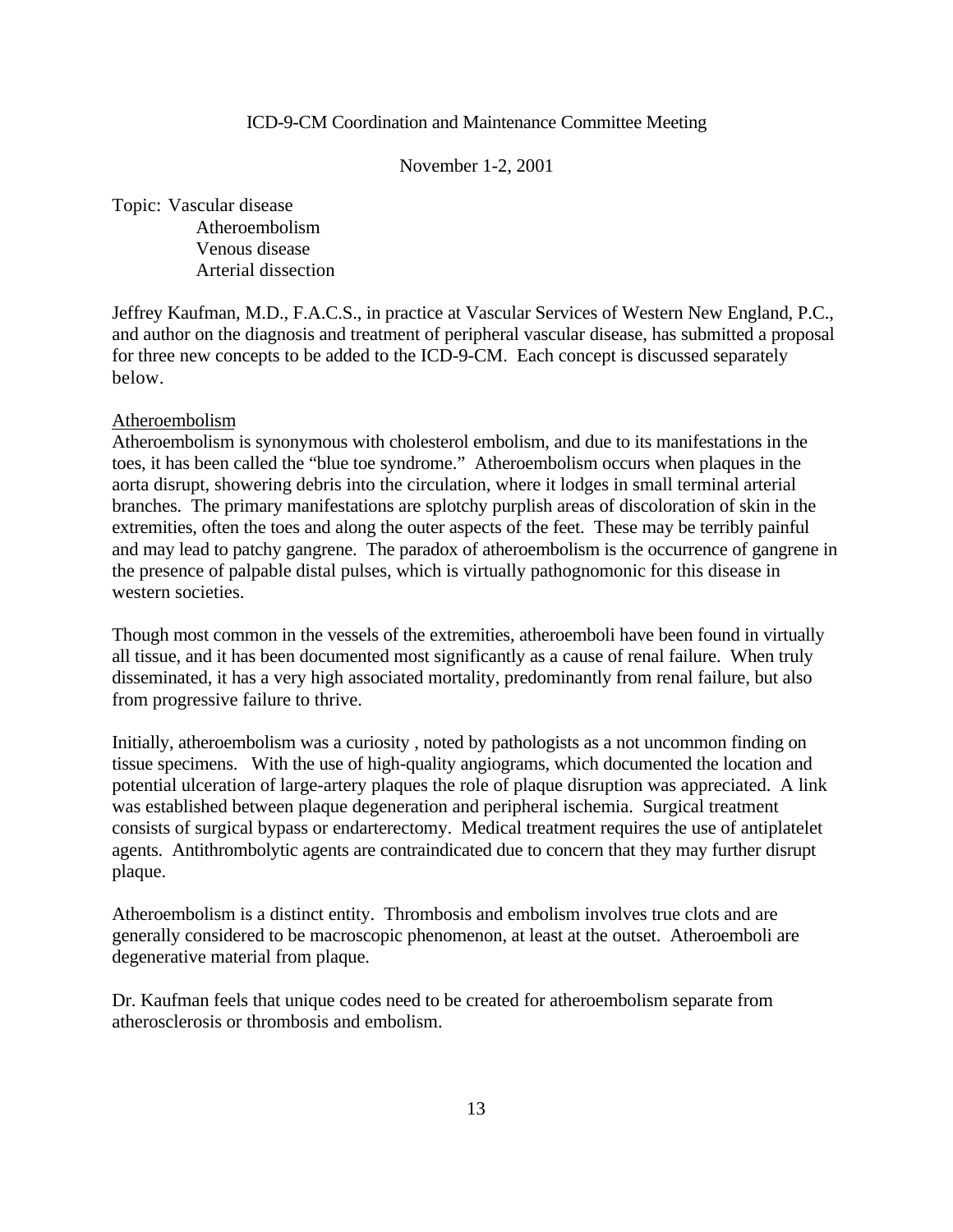### November 1-2, 2001

|                        | 440 | Atherosclerosis |                                                                     |
|------------------------|-----|-----------------|---------------------------------------------------------------------|
| Add                    |     |                 | Excludes: atheroembolism (445)                                      |
|                        | 444 |                 | Arterial embolism and thrombosis                                    |
| Add                    |     |                 | Excludes: atheroembolism (445)                                      |
| <b>New</b><br>category | 445 | Atheroembolism  | Atherothrombotic microembolism<br>Cholesterol embolism              |
| New sub-<br>category   |     |                 | 445.0 Of extremities                                                |
| New code               |     |                 | 445.01 Upper extremity                                              |
| New code               |     |                 | 445.02 Lower extremity                                              |
| New sub-<br>category   |     |                 | 445.8 Of other sites                                                |
| New code               |     |                 | 445.81 Kidney                                                       |
|                        |     |                 | Use additional code for any associated kidney failure (584,<br>585) |
| New code               |     |                 | 445.89 Other site                                                   |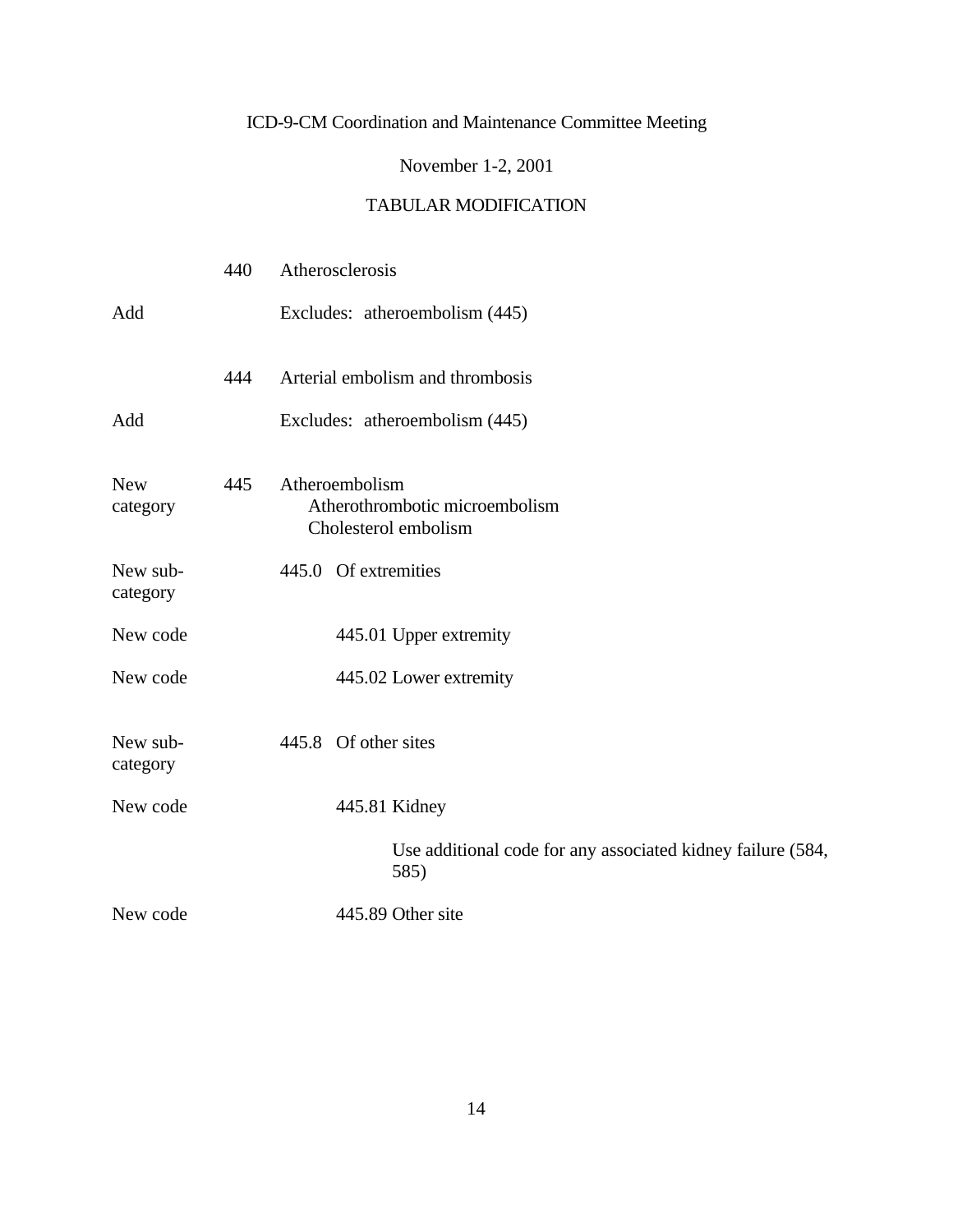#### November 1-2, 2001

#### Venous disease

The current codes in the ICD-9-CM for venous disease allow only for the coding of varicose veins and postphlebetic syndrome. There are no specific codes for venous disease due to chronic venous hypertension not associated with deep vein thrombosis.

For varicose veins, codes exist only for ulceration and inflammation, not for the other symptoms associated with this condition. No breakdown for the symptoms associated with postphlebetic syndrome exist.

It is being proposed that a new varicose vein code be created and that the postphlebetic syndrome code be expanded to allow for the coding of the symptoms of this condition. It is also being proposed that a new subcategory and code be created for chronic venous hypertension not associated with deep vein thrombosis.

#### TABULAR MODIFICATIONS

| New code<br>Add<br>Add<br>Add |       | 454.8 With other complications<br>Edema<br>Pain<br>Swelling     |
|-------------------------------|-------|-----------------------------------------------------------------|
| Revise                        | 454.9 | Without mention of ulcer or inflammation Uncomplicated varicose |
|                               |       | veins                                                           |
| Add                           |       | Asymptomatic varicose veins                                     |
| Add                           |       | Varicose veins NOS                                              |

# 454 Varicose veins of the lower extremities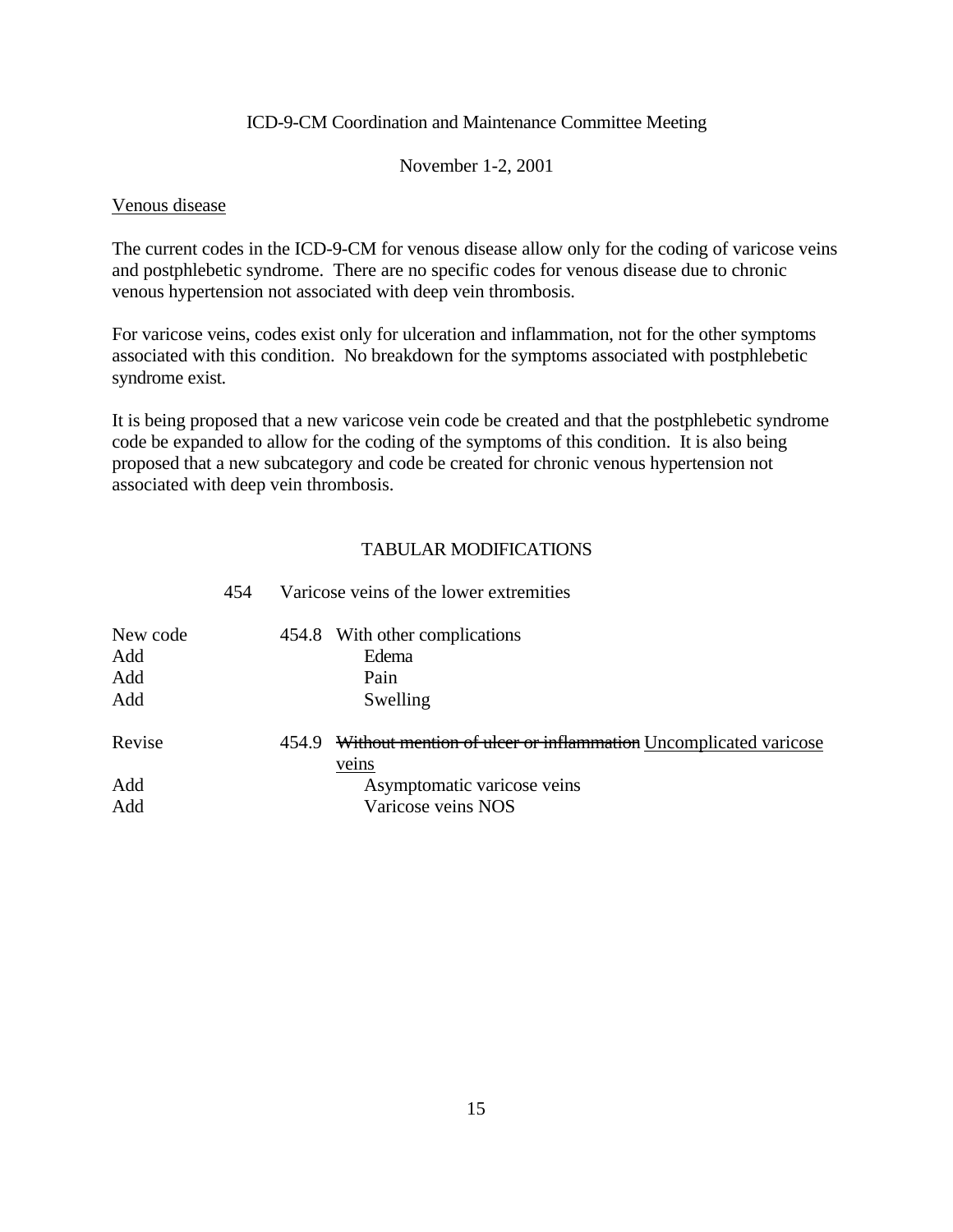|                        |     | ICD-9-CM Coordination and Maintenance Committee Meeting                                                                                 |
|------------------------|-----|-----------------------------------------------------------------------------------------------------------------------------------------|
|                        |     | November 1-2, 2001                                                                                                                      |
|                        | 459 | Other disorders of circulatory system                                                                                                   |
| Add                    |     | 459.1 Postphlebetic syndrome<br>Chronic venous hypertension due to deep vein thrombosis                                                 |
| Add                    |     | Excludes: chronic venous hypertension without deep vein<br>thrombosis (459.30-459.39)                                                   |
| New code<br>Add<br>Add |     | 459.10 Postphlebetic syndrome without complications<br>Asymptomatic postphlebetic syndrome<br>Postphlebetic syndrome NOS                |
| New code               |     | 459.11 Postphlebetic syndrome with ulcer                                                                                                |
| New code               |     | 459.12 Postphlebetic syndrome with inflammation                                                                                         |
| New code               |     | 459.13 Postphlebetic syndrome with ulcer and inflammation                                                                               |
| New code               |     | 459.19 Postphlebetic syndrome with other complication                                                                                   |
| New sub-<br>category   |     | 459.3 Chronic venous hypertension (idiopathic)<br>Stasis edema                                                                          |
| Add                    |     | Excludes: chronic venous hypertension due to deep vein<br>thrombosis (459.10-459.19)<br>varicose veins (454.0-454.9)                    |
| New code<br>Add<br>Add |     | 459.30 Chronic venous hypertension without complications<br>Asymptomatic chronic venous hypertension<br>Chronic venous hypertension NOS |
| New code               |     | 459.31 Chronic venous hypertension with ulcer                                                                                           |
| New code               |     | 459.32 Chronic venous hypertension with inflammation                                                                                    |
| New code               |     | 459.33 Chronic venous hypertension with ulcer and inflammation                                                                          |
| New code               |     | 459.39 Chronic venous hypertension with other complication                                                                              |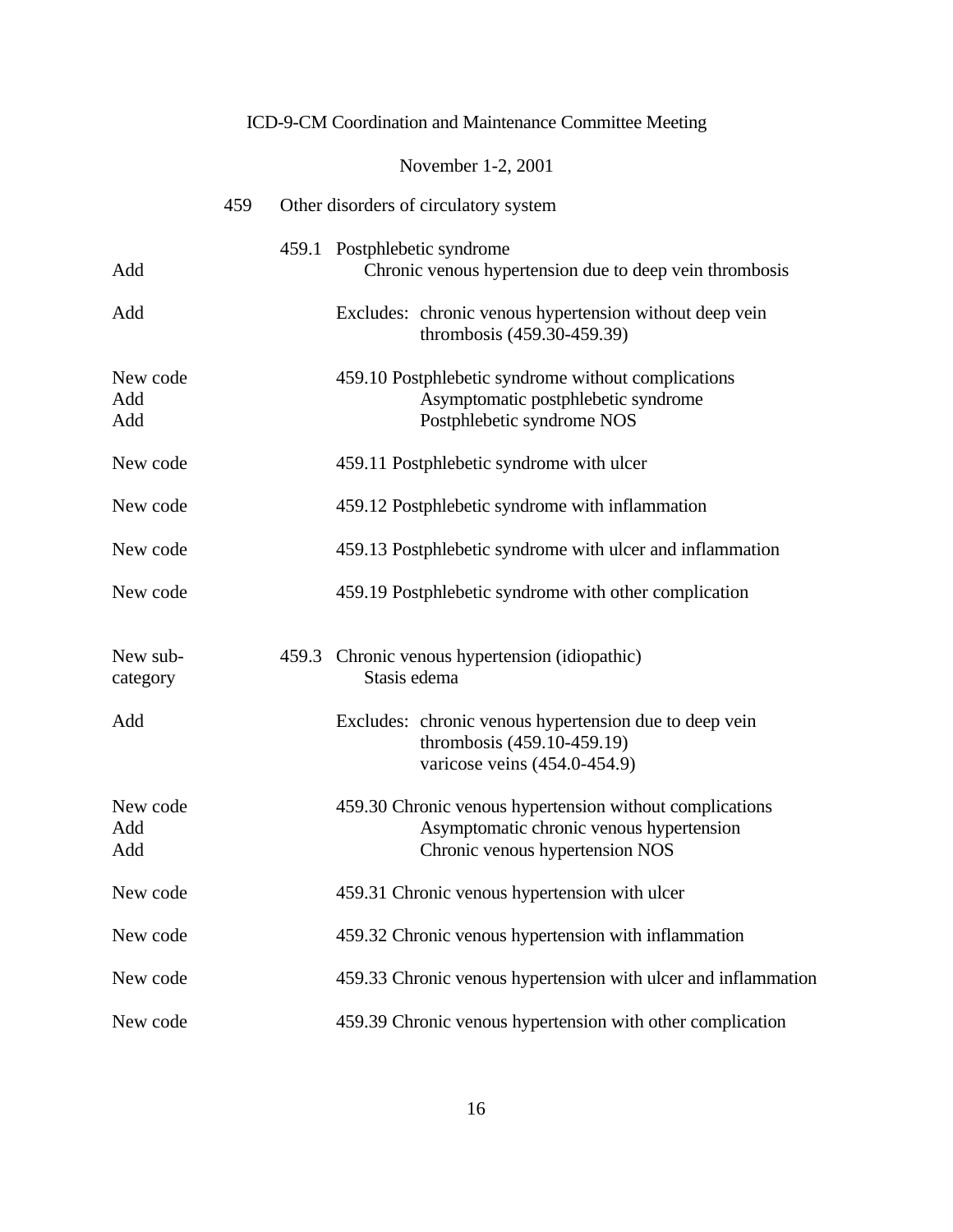# November 1-2, 2001

| 707 |  | Chronic ulcer of skin                                            |  |
|-----|--|------------------------------------------------------------------|--|
|     |  | 707.1 Ulcer of lower limbs, except decubitus                     |  |
|     |  | Code first any associated underlying condition:                  |  |
| Add |  | Chronic venous hypertension with ulcer (459.31)                  |  |
| Add |  | Chronic venous hypertension with ulcer and inflammation (459.33) |  |
| Add |  | Postphlebetic syndrome with ulcer (459.11)                       |  |
| Add |  | Postphlebetic syndrome with ulcer and inflammation (459.13)      |  |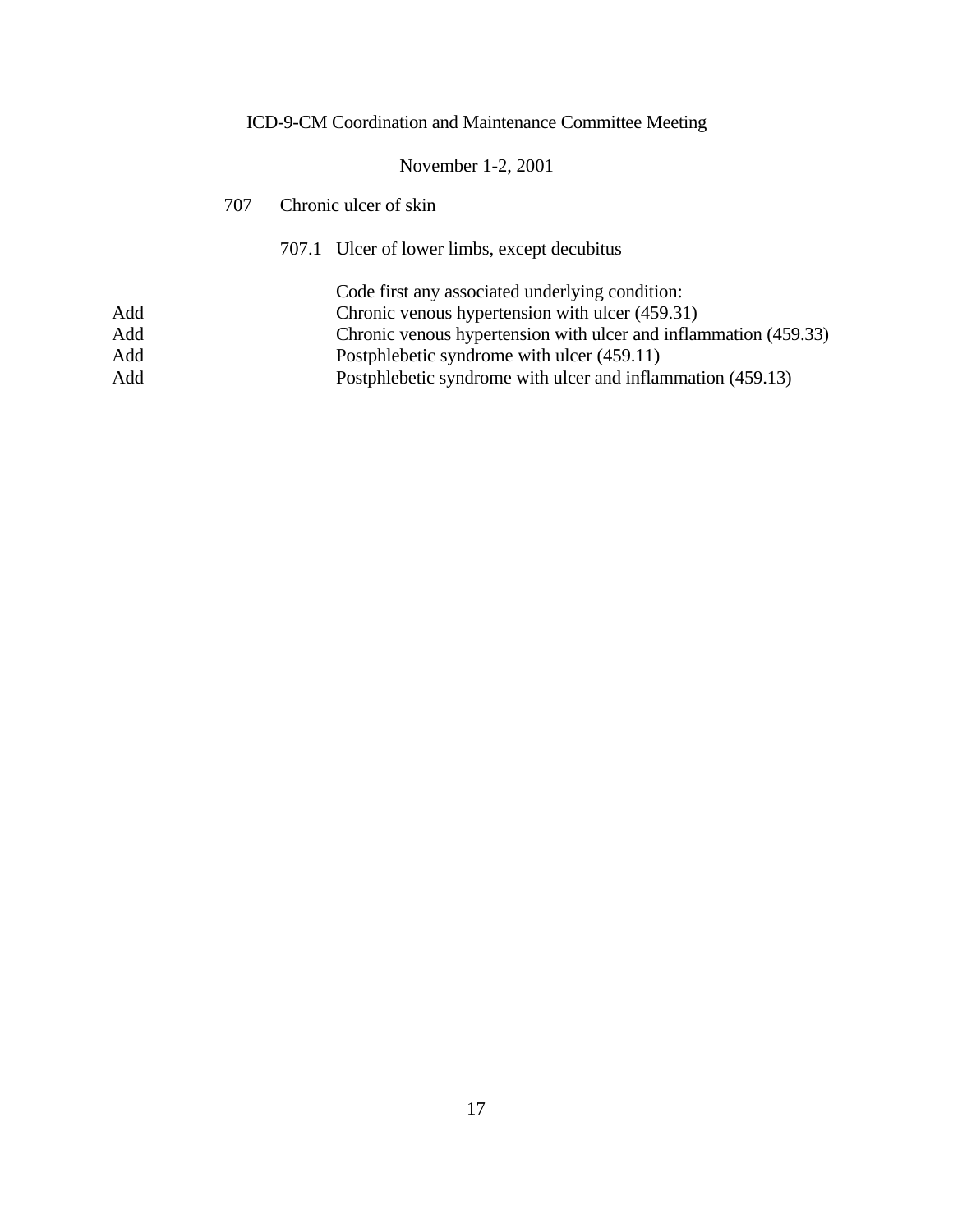#### November 1-2, 2001

#### Arterial dissection

An arterial dissection is defined by blood coursing within the layers of the arterial wall. A dissection is not an aneurysm. True aneurysms involve dilatation of all three arterial wall layers. The term dissecting aneurysm is a misnomer. Arterial dissections are a common complication of interventional procedures. The ICD-9-CM provides a code only for arterial dissection of the aorta. Though the aorta is the most common site for dissections, they may occur in other arteries.

It is being proposed that codes for arterial dissections, other than aortic, be created.

|          | 414 | Other forms of chronic ischemic heart disease                        |
|----------|-----|----------------------------------------------------------------------|
| Revise   |     | Aneurysm and dissection of heart<br>414.1                            |
| New code |     | 414.12 Dissection of coronary artery                                 |
|          | 441 | Aortic aneurysm and dissection                                       |
| Delete   |     | 441.0 Dissection of aorta<br>Dissecting aneurysm of aorta (ruptured) |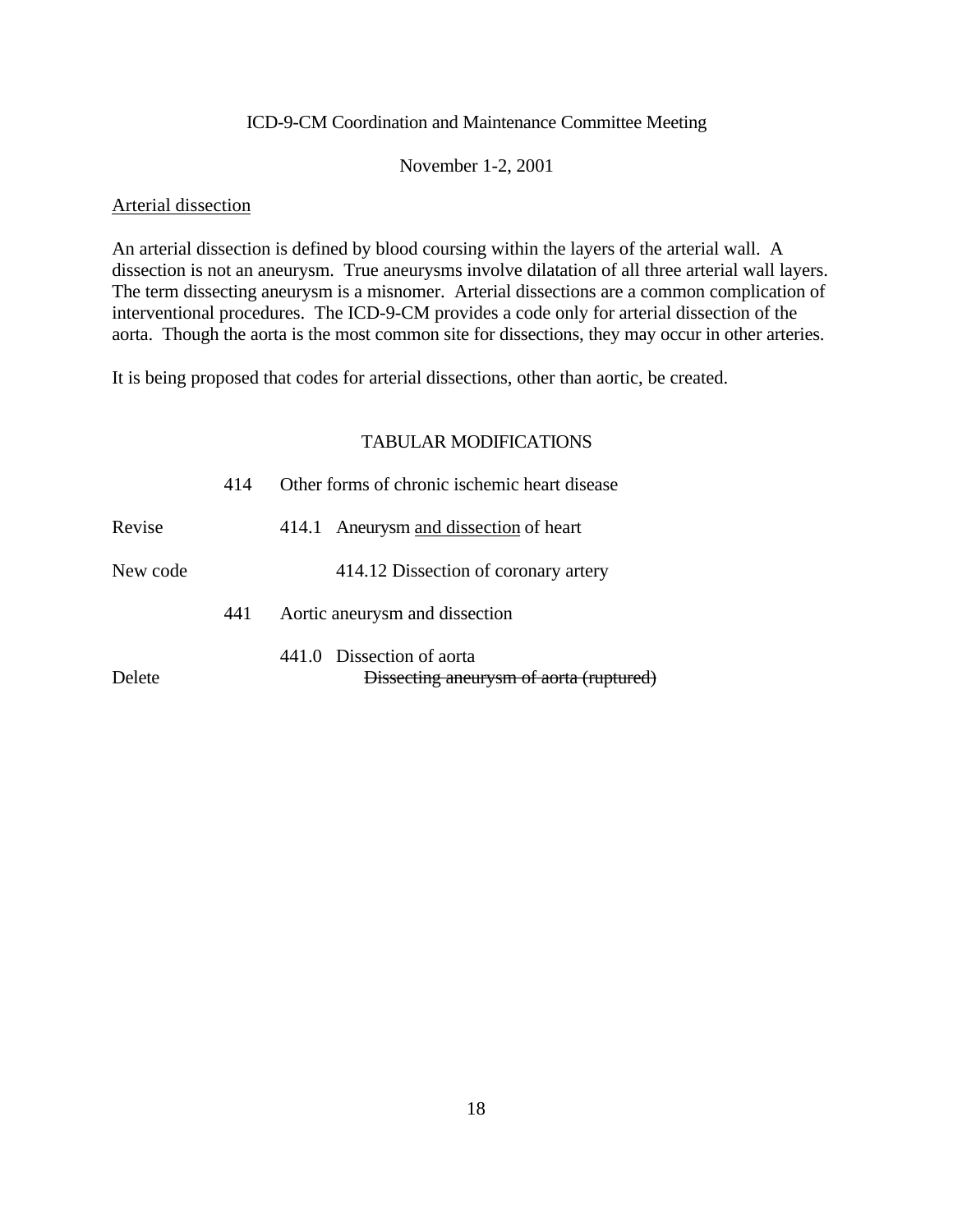# November 1-2, 2001

|                        | 443 |  | Other peripheral vascular disease                                                           |
|------------------------|-----|--|---------------------------------------------------------------------------------------------|
| New sub-               |     |  | 443.2 Other arterial dissection                                                             |
| category<br>Add<br>Add |     |  | Excludes: dissection of aorta $(441.00-441.03)$<br>dissection of coronary arteries (414.12) |
| New code               |     |  | 443.21 Dissection of carotid artery                                                         |
| New code               |     |  | 443.22 Dissection of iliac artery                                                           |
| New code               |     |  | 443.23 Dissection of renal artery                                                           |
| New code               |     |  | 443.24 Dissection of vertebral artery                                                       |
| New code               |     |  | 443.29 Dissection of other artery                                                           |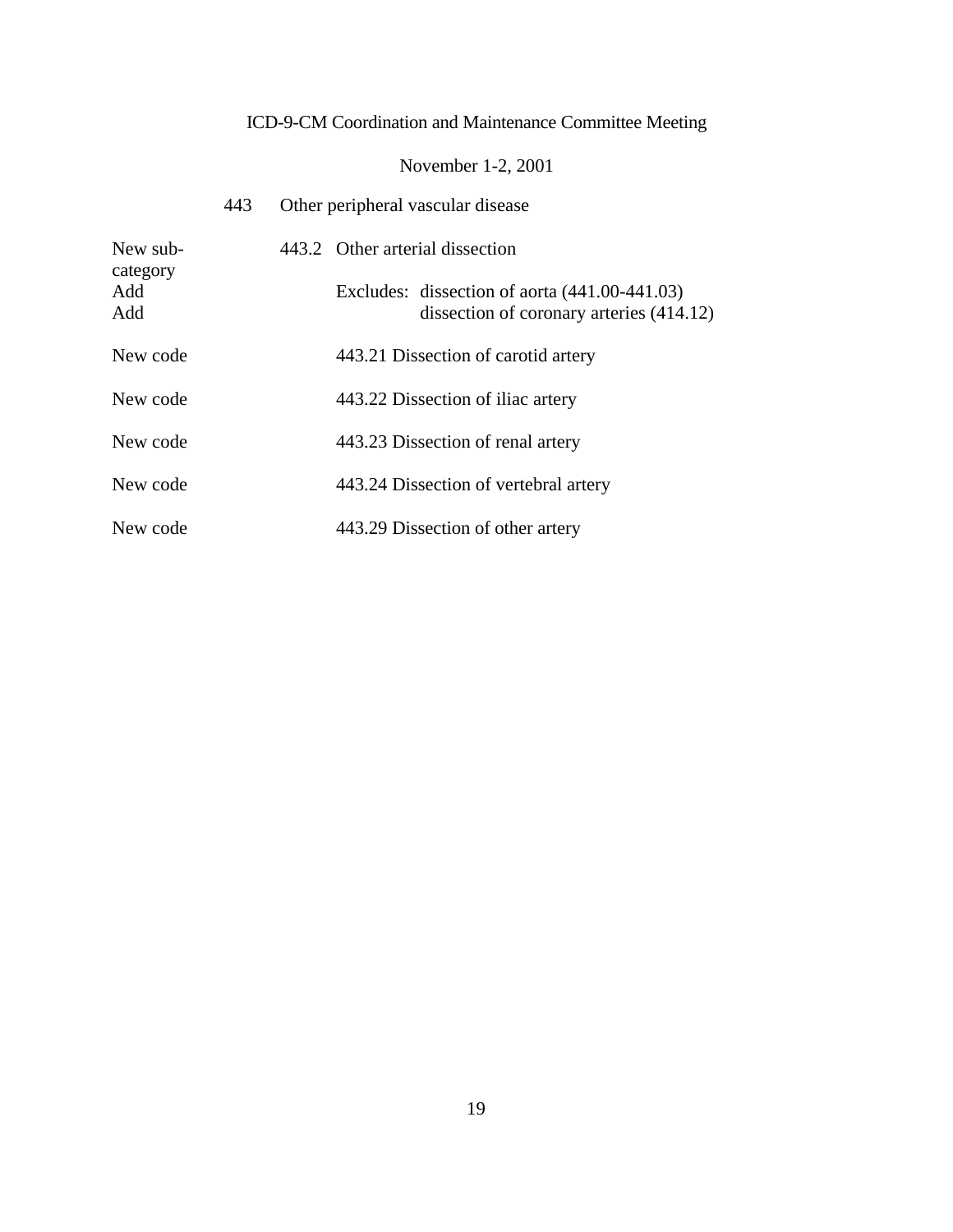#### November 1-2, 2001

Topic: Facial droop following cerebrovascular accident

Facial droop is a common residual after a cerebrovascular accident. There is no specific late effect code for this in category 438, Late effects of cerebrovascular disease. A new code is now being proposed.

Laura Powers, M.D., representing the American Academy of Neurology, an attendee at the meeting, requested that the proposed code title be facial weakness, not facial droop. She also requested, should a new code be added to the 438 category, that additional late effects of CVA be included. The changes she requested have been added to the proposal.

|                 | 438. | Late effects of cerebrovascular disease                |
|-----------------|------|--------------------------------------------------------|
| New code        |      | 438.6 Alterations of sensations                        |
| Add             |      | Use additional code to identify the altered sensation  |
| New code        |      | 438.7 Disturbances of vision                           |
| Add             |      | Use additional code to identify the visual disturbance |
|                 |      | 438.8 Other late effects of cerebrovascular disease    |
| New code<br>Add |      | 438.83 Facial weakness<br>Facial droop                 |
| New code        |      | 438.84 Ataxia                                          |
| New code        |      | 438.85 Vertigo                                         |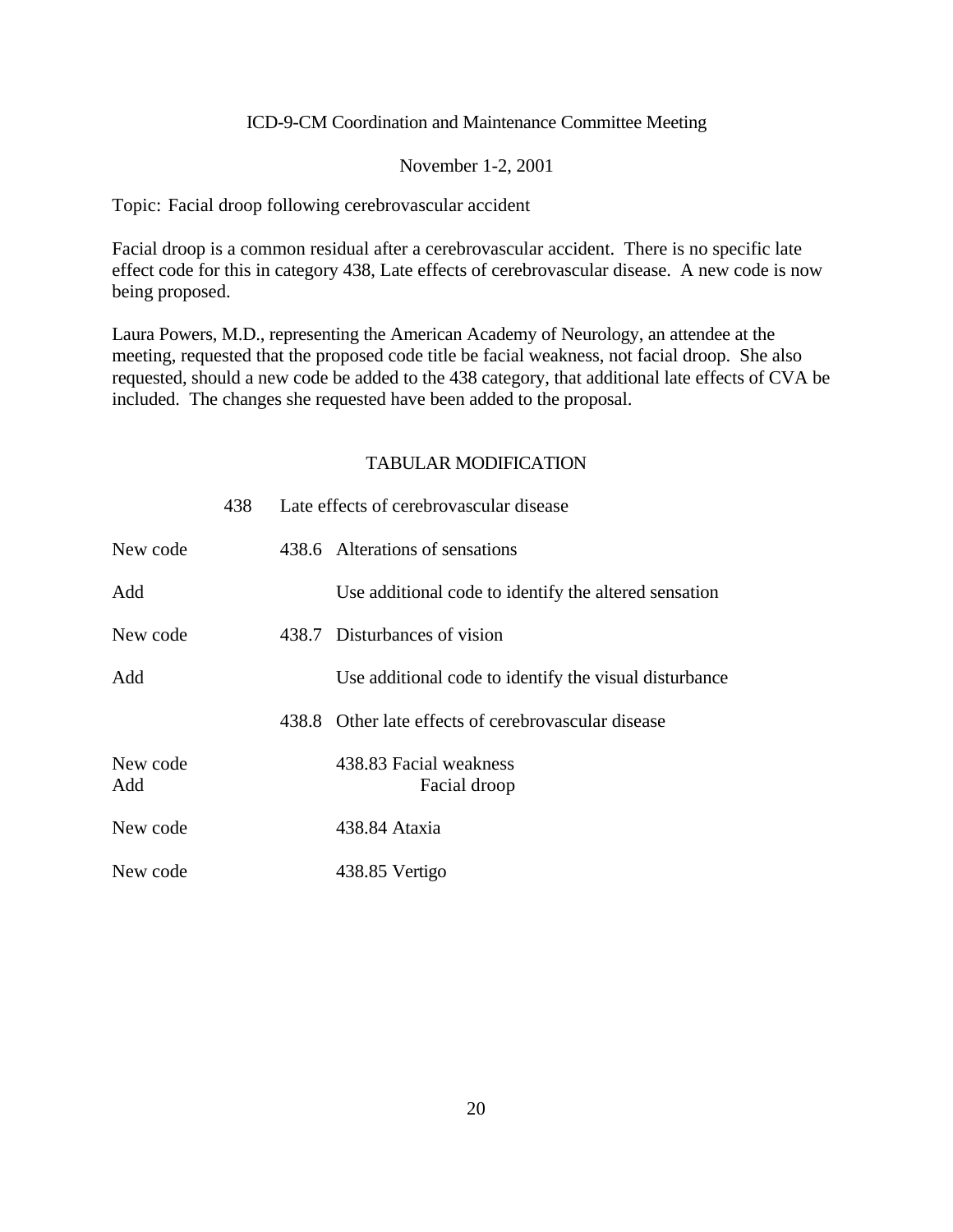November 1-2, 2001

Topic: Ectopic pregnancy with uterine pregnancy

The increased use of assisted reproductive technologies has lead to an increase in multiple gestation pregnancies with ectopic pregnancies co-existing with intrauterine pregnancies. There is no way to code a multiple gestation pregnancy that has an ectopic and intrauterine pregnancy. Such a combination was requested by the American College of Obstetricians and Gynecologists.

Two options are being presented. Codes can be added at 633.8, Other ectopic pregnancy, or, the current ectopic pregnancy codes can be expanded.

#### TABULAR MODIFICATIONS

Option 1:

633 Ectopic pregnancy

| Delete   | 633.8 Other ectopic pregnancy<br>Pregnancy:<br><del>cervical</del><br><del>combined</del><br><del>cornual</del><br>intraligamentous<br>mesometrie |
|----------|---------------------------------------------------------------------------------------------------------------------------------------------------|
| New code | <del>mural</del><br>633.81 Abdominal pregnancy with intrauterine pregnancy                                                                        |
| New code | 633.82 Tubal pregnancy with intrauterine pregnancy                                                                                                |
| New code | 633.83 Ovarian pregnancy with intrauterine pregnancy                                                                                              |
| New code | 633.84 Other ectopic pregnancy with intrauterine pregnancy                                                                                        |
| New code | 633.89 Other ectopic pregnancy                                                                                                                    |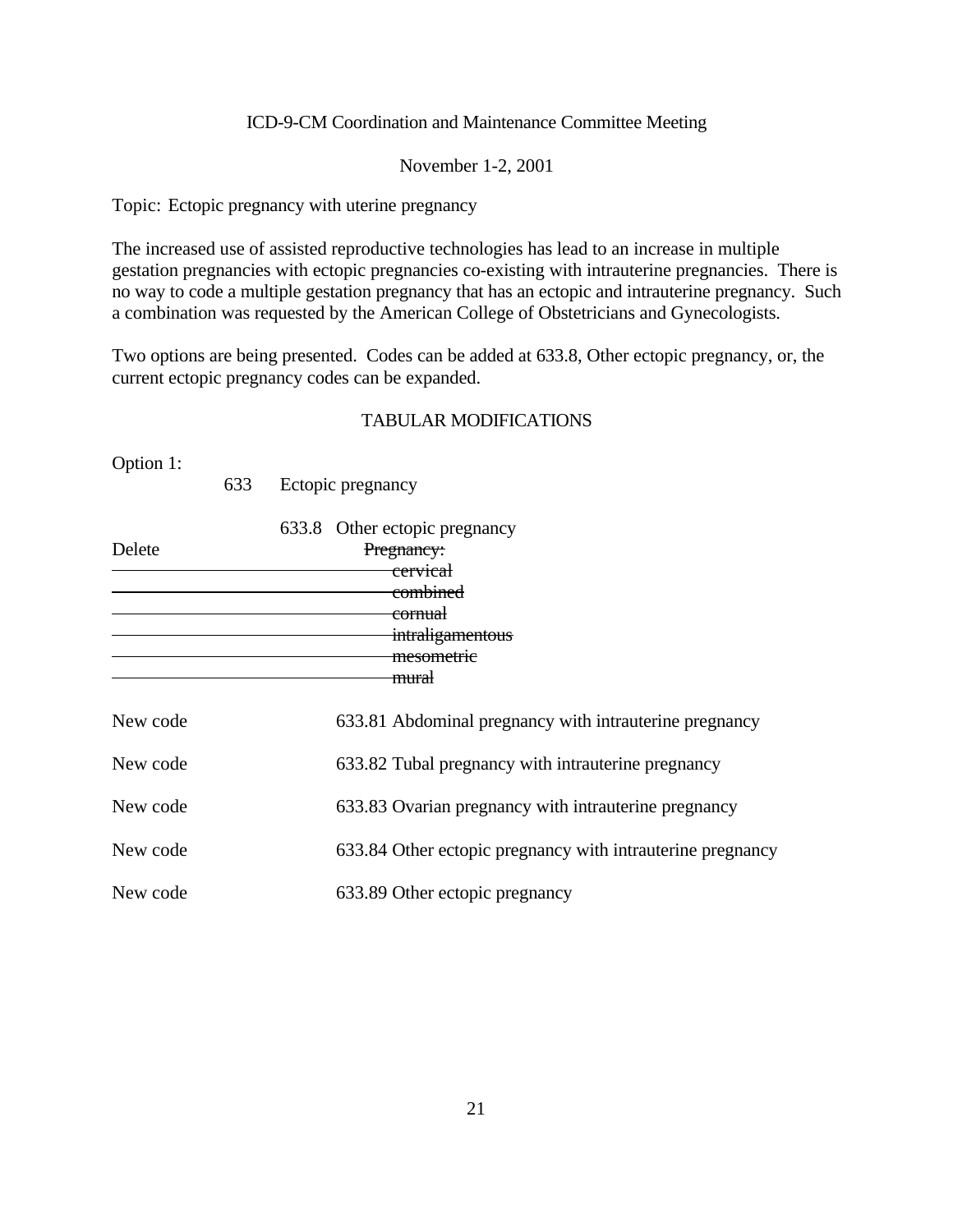|                      |     |                   | November 1-2, 2001                                                                                                          |  |  |  |
|----------------------|-----|-------------------|-----------------------------------------------------------------------------------------------------------------------------|--|--|--|
| Option 2:            | 633 | Ectopic pregnancy |                                                                                                                             |  |  |  |
|                      |     |                   | 633.0 Abdominal pregnancy                                                                                                   |  |  |  |
| New code<br>New code |     |                   | 633.00 Abdominal pregnancy without intrauterine pregnancy<br>633.01 Abdominal pregnancy with intrauterine pregnancy         |  |  |  |
|                      |     | 633.1             | Tubal pregnancy                                                                                                             |  |  |  |
| New code<br>New code |     |                   | 633.10 Tubal pregnancy without intrauterine pregnancy<br>633.11 Tubal pregnancy with intrauterine pregnancy                 |  |  |  |
|                      |     |                   | 633.2 Ovarian pregnancy                                                                                                     |  |  |  |
| New code<br>New code |     |                   | 633.20 Ovarian pregnancy without intrauterine pregnancy<br>633.21 Ovarian pregnancy with intrauterine pregnancy             |  |  |  |
|                      |     |                   | 633.8 Other ectopic pregnancy                                                                                               |  |  |  |
| New code<br>New code |     |                   | 633.80 Other ectopic pregnancy without intrauterine pregnancy<br>633.81 Other ectopic pregnancy with intrauterine pregnancy |  |  |  |
|                      |     |                   | 633.9 Unspecified ectopic pregnancy                                                                                         |  |  |  |
| New code             |     |                   | 633.90 Unspecified ectopic pregnancy without intrauterine<br>pregnancy                                                      |  |  |  |
| New code             |     |                   | 633.91 Unspecified ectopic pregnancy with intrauterine pregnancy                                                            |  |  |  |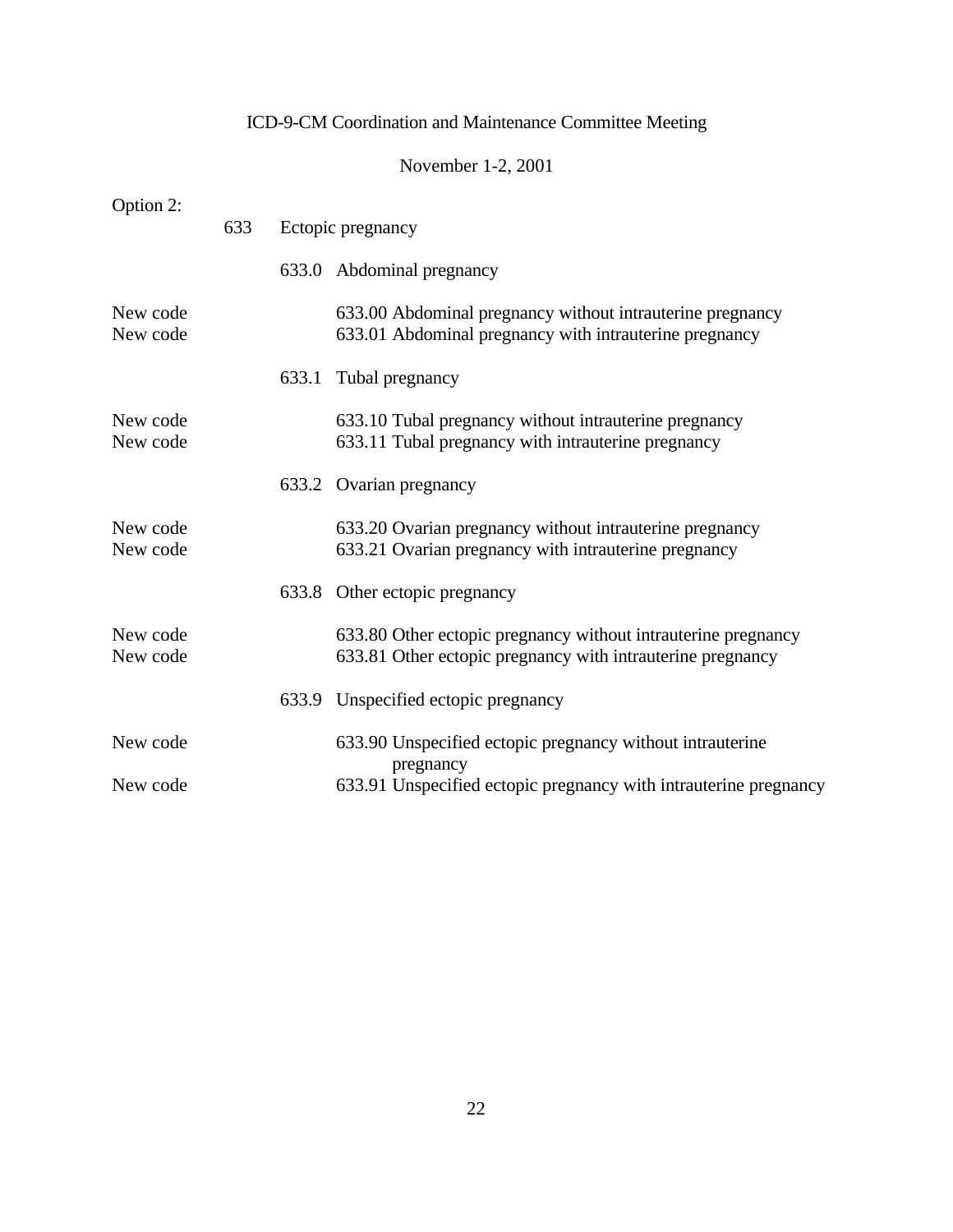#### November 1-2, 2001

Topic: Pulmonary manifestations of Cystic Fibrosis

Cystic fibrosis is an inherited disease of the exocrine glands, primarily affecting the GI and respiratory systems, and usually characterized by COPD, exocrine pancreatic insufficiency, and abnormally high sweat electrolytes. Meconium ileus due to obstruction of the ileum by viscid meconium is the earliest sign. Evidence suggests that the lungs are histologically normal at birth. Pulmonary damage is probably initiated by diffuse obstruction in the small airways by abnormally thick mucus secretions.

The course, largely determined by the degree of pulmonary involvement, varies greatly. Deterioration is inevitable, leading to debilitation and death, usually from a combination of respiratory failure and cor pulmonale. The prognosis has improved over the last five years due to more aggressive treatment before the onset of irreversible pulmonary changes. Median survival is 31 years.

The current codes for Cystic fibrosis only include with and without meconium ileus. Since pulmonary manifestations may or may not be present and it is the pulmonary manifestations that are the determinant of the course of the disease, it has been requested that an additional code be created for Cystic fibrosis with pulmonary manifestations. Additional codes are also being proposed for complications of the disease.

|          | 277 | Other and unspecified disorders of metabolism                         |  |  |
|----------|-----|-----------------------------------------------------------------------|--|--|
|          |     | 277.0 Cystic fibrosis                                                 |  |  |
| Add      |     | 277.00 Without mention of meconium ileus<br>Cystic fibrosis NOS       |  |  |
|          |     | 277.01 With meconium ileus                                            |  |  |
| New code |     | 277.02 With pulmonary manifestations                                  |  |  |
| New code |     | 277.03 With complications of pancreatic enzyme replacement<br>therapy |  |  |
| New code |     | 277.09 With other manifestations                                      |  |  |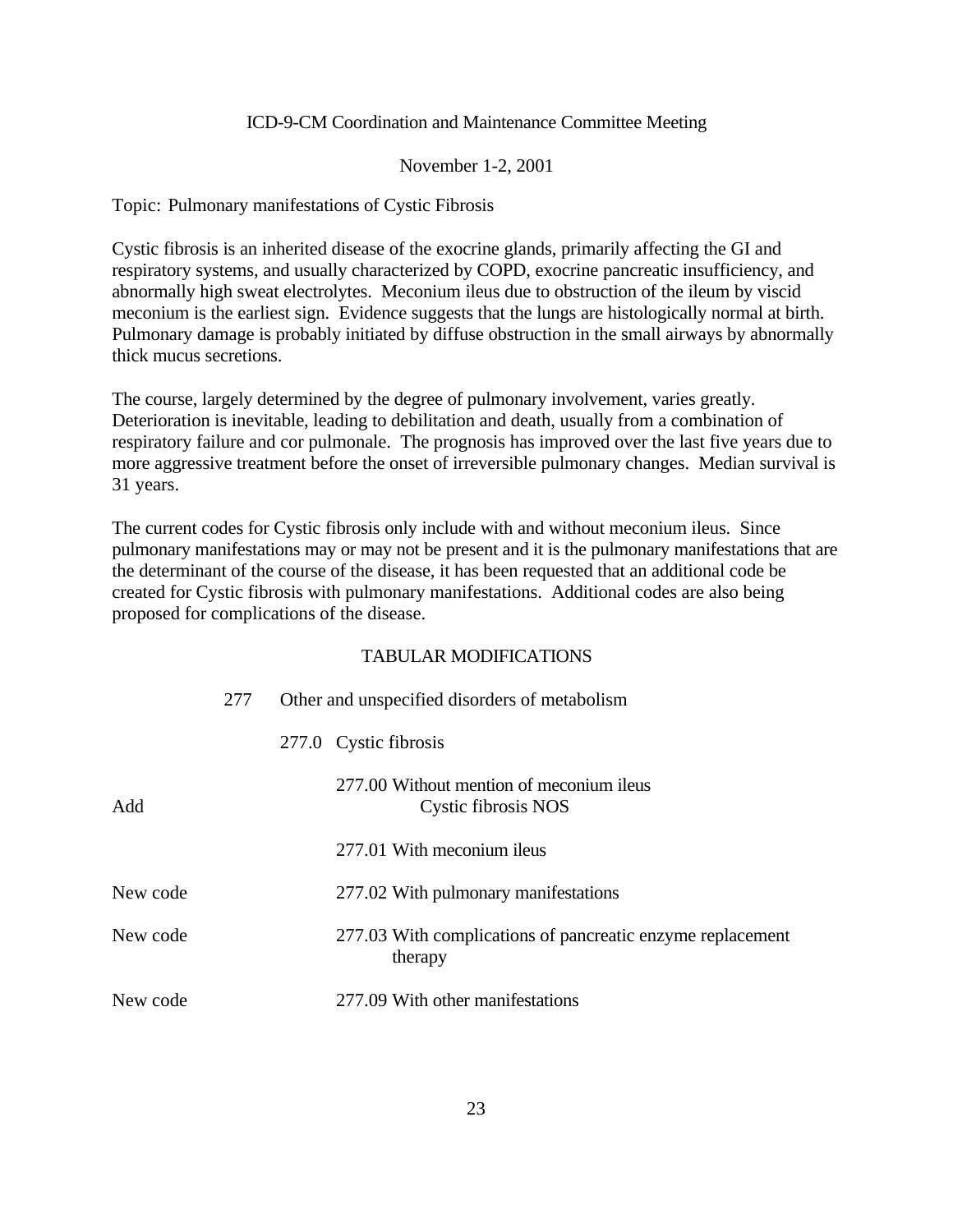#### November 1-2, 2001

Topic: Symptomatic menopause

There is overlap between code 256.2, Postablative ovarian failure, and code, 627.4, States associated with artificial menopause. The note under 627.4 indicates that it is for menopausal symptoms due to artificial menopause but there is no instruction whether a 256 code should be used with the 627.4 or not.

It is being proposed that an instructional note be added indicating that 256.2 should be used in conjunction with 627.4 for artificially induced menopause. It is also being proposed that the code titles for 627.2, 627.4, and V49.81 be revised to distinguish the symptomatic 627 codes from the asymptomatic V code.

Additionally, the use additional code note under 256.3, Other ovarian failure, needs correction. These codes are for naturally occuring ovarian failure, and, therefore, correspond to 627.2, Menopausal or female climacteric states, not 627.4.

|        | 256 | Ovarian dysfunction                                                                   |  |  |
|--------|-----|---------------------------------------------------------------------------------------|--|--|
|        |     | 256.2 Postablative ovarian failure                                                    |  |  |
| Add    |     | Use additional code for states associated with artificial menopause (627.4)           |  |  |
| Delete |     | Excludes: $\frac{artificial \text{ menopause NOS (627.4)}}{2}$                        |  |  |
|        |     | 256.3 Other ovarian failure                                                           |  |  |
| Revise |     | Use additional code for states associated with artifical natural menopause<br>(627.2) |  |  |
|        | 627 | Menopausal and postmenopausal disorders                                               |  |  |
| Revise |     | 627.2 Symptomatic menopausal or female climacteric states                             |  |  |
| Add    |     | Excludes: asymptomatic postmenopausal status (age-related)<br>$(natural)$ (V49.81)    |  |  |
| Revise |     | 627.4 Symptomatic states associated with artificial menopause                         |  |  |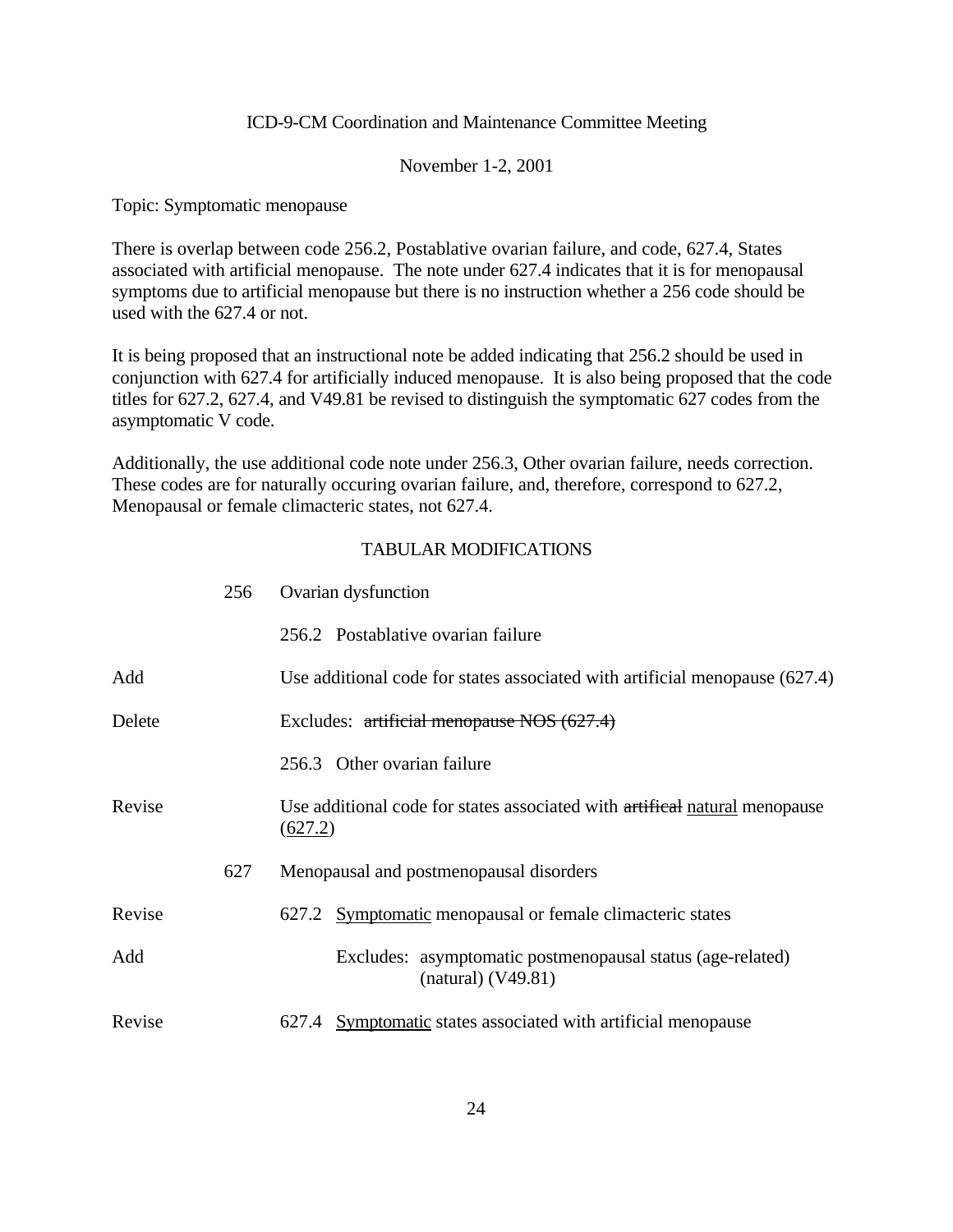### November 1-2, 2001

V49 Other conditions influencing health status

V49.8 Other specified conditions influencing health status

Revise V49.81 Asymptomatic postmenopausal status (age-related) (natural)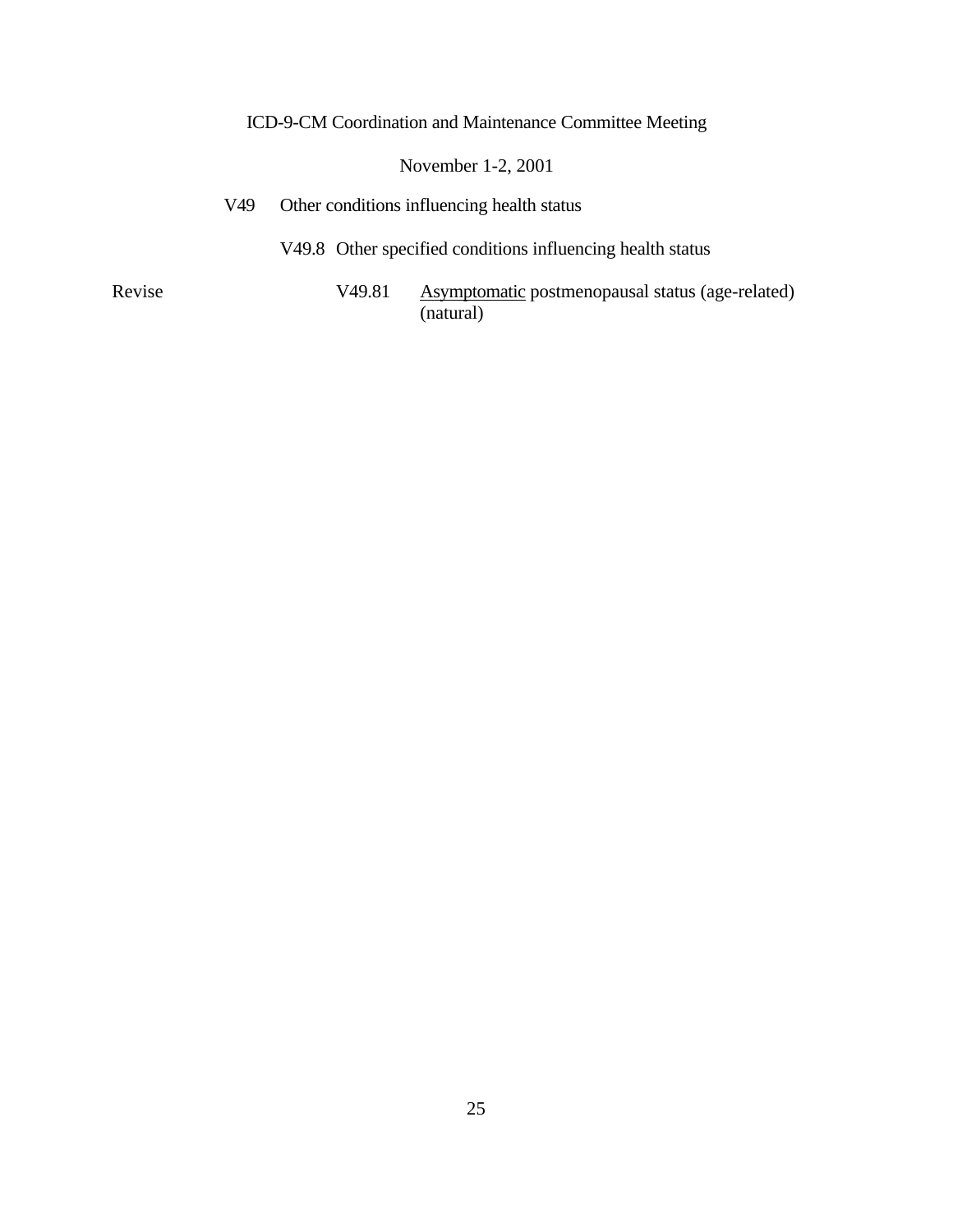#### November 1-2, 2001

Topic: Paintball gun injury

New external cause codes for paintball guns have been requested. Though these guns and their discharged paintballs are used for recreational purposes serious injuries have resulted when a paintball has hit a person at close range. As there is no additional room for this concept in the assault codes, paintball gun injuries will have to be indexed to E968.8, Assault by other specified means.

|          |      |        | E922 Accident caused by firearm, and air gun missile                                                      |
|----------|------|--------|-----------------------------------------------------------------------------------------------------------|
| New code |      | E922.5 | Paintball gun                                                                                             |
|          | E955 |        | Suicide and self-inflicted injury by firearms, air guns and explosives                                    |
| New code |      | E955.7 | Paintball gun                                                                                             |
|          | E985 |        | Injury by firearms, air guns, and explosives, undetermined whether<br>accidentally or purposely inflicted |
| New code |      | E985.7 | Paintball gun                                                                                             |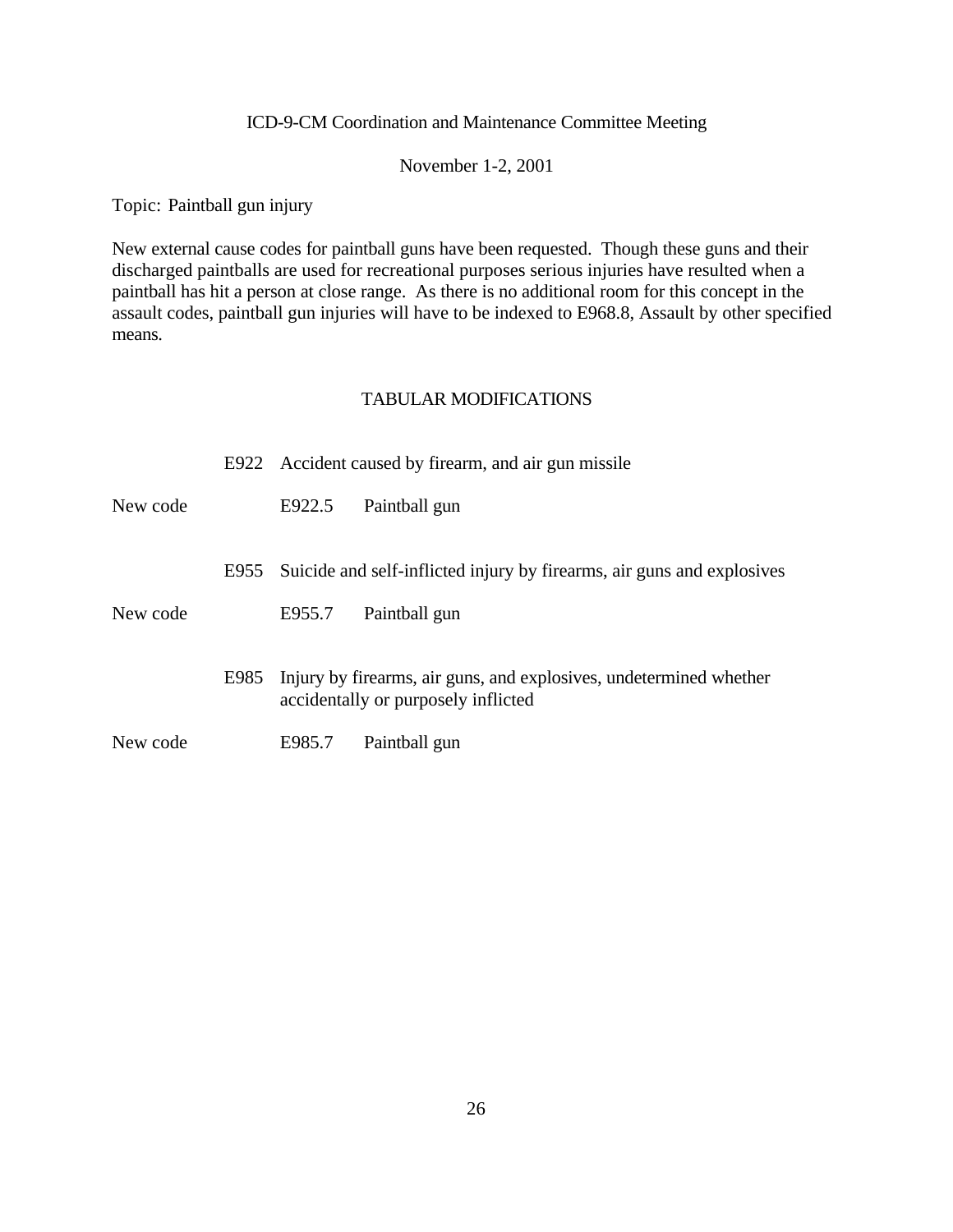#### November 1-2, 2001

Topic: Aftercare codes

This topic was originally presented at the May 2001 C&M meeting. It was presented by a representative of the Long-term care (LTC) section of the American Health Information Management Association. Two different versions of the proposal were discussed at the May meeting. The one submitted by the LTC section was more detailed than the one included in the topic packets distributed at the meeting that had been put together by staff of the C&M Committee. After discussion at the May meeting the consensus was that a compromise between the two proposals would be best.

Following is a revised version combining concepts of both versions presented at the May meeting. It is being re-presented for further consideration.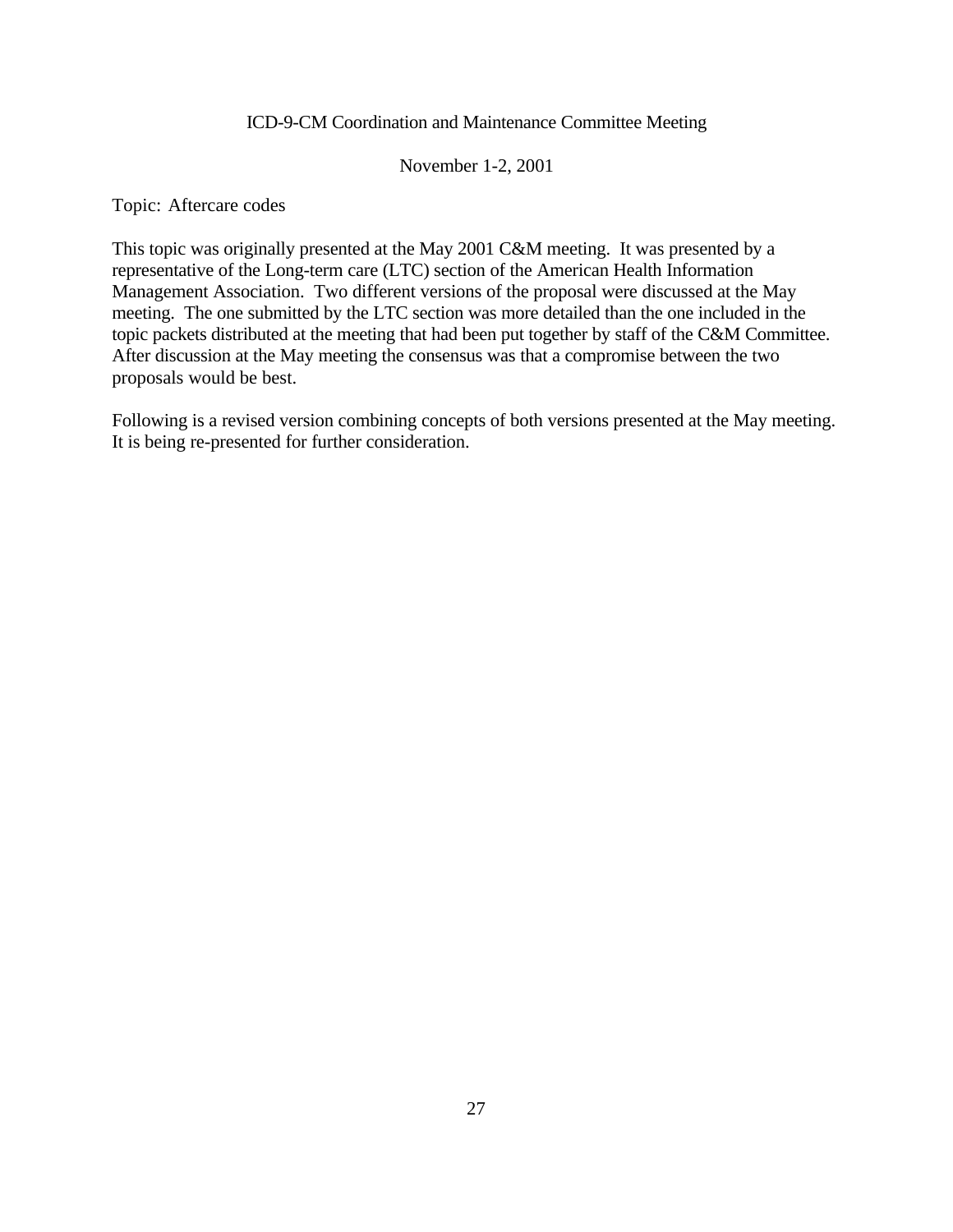### November 1-2, 2001

|                      | V <sub>54</sub> | Other orthopedic aftercare |                                                                                                                                                                                     |
|----------------------|-----------------|----------------------------|-------------------------------------------------------------------------------------------------------------------------------------------------------------------------------------|
| New sub-<br>category |                 |                            | V54.1 Aftercare for continuing treatment of healing traumatic fracture<br>Use additional code for any associated:<br>malunion of fracture (733.81)<br>nonunion of fracture (733.82) |
| New code             |                 | V54.10                     | Aftercare for continuing treatment of healing traumatic<br>fracture of arm, unspecified                                                                                             |
| New code             |                 | V54.11                     | Aftercare for continuing treatment of healing traumatic<br>fracture of upper arm                                                                                                    |
| New code             |                 | V54.12                     | Aftercare for continuing treatment of healing traumatic<br>fracture of lower arm                                                                                                    |
| New code             |                 | V54.13                     | Aftercare for continuing treatment of healing traumatic<br>fracture of hip                                                                                                          |
| New code             |                 | V54.14                     | Aftercare for continuing treatment of healing traumatic<br>fracture of leg, unspecified                                                                                             |
| New code             |                 | V54.15                     | Aftercare for continuing treatment of healing traumatic<br>fracture of upper leg                                                                                                    |
| Add                  |                 |                            | Excludes: aftercare for continuing treatment of healing<br>traumatic fracture of hip (V54.13)                                                                                       |
| New code             |                 | V54.16                     | Aftercare for continuing treatment of healing traumatic<br>fracture of lower leg                                                                                                    |
| New code             |                 | V54.17                     | Aftercare for continuing treatment of healing traumatic<br>fracture of vertebrae                                                                                                    |
| New code             |                 | V54.19                     | Aftercare for continuing treatment of healing traumatic<br>fracture of other bone                                                                                                   |
| New sub-<br>category |                 |                            | V54.2 Aftercare for continuing treatment of healing pathologic fracture<br>Use additional code for any associated:                                                                  |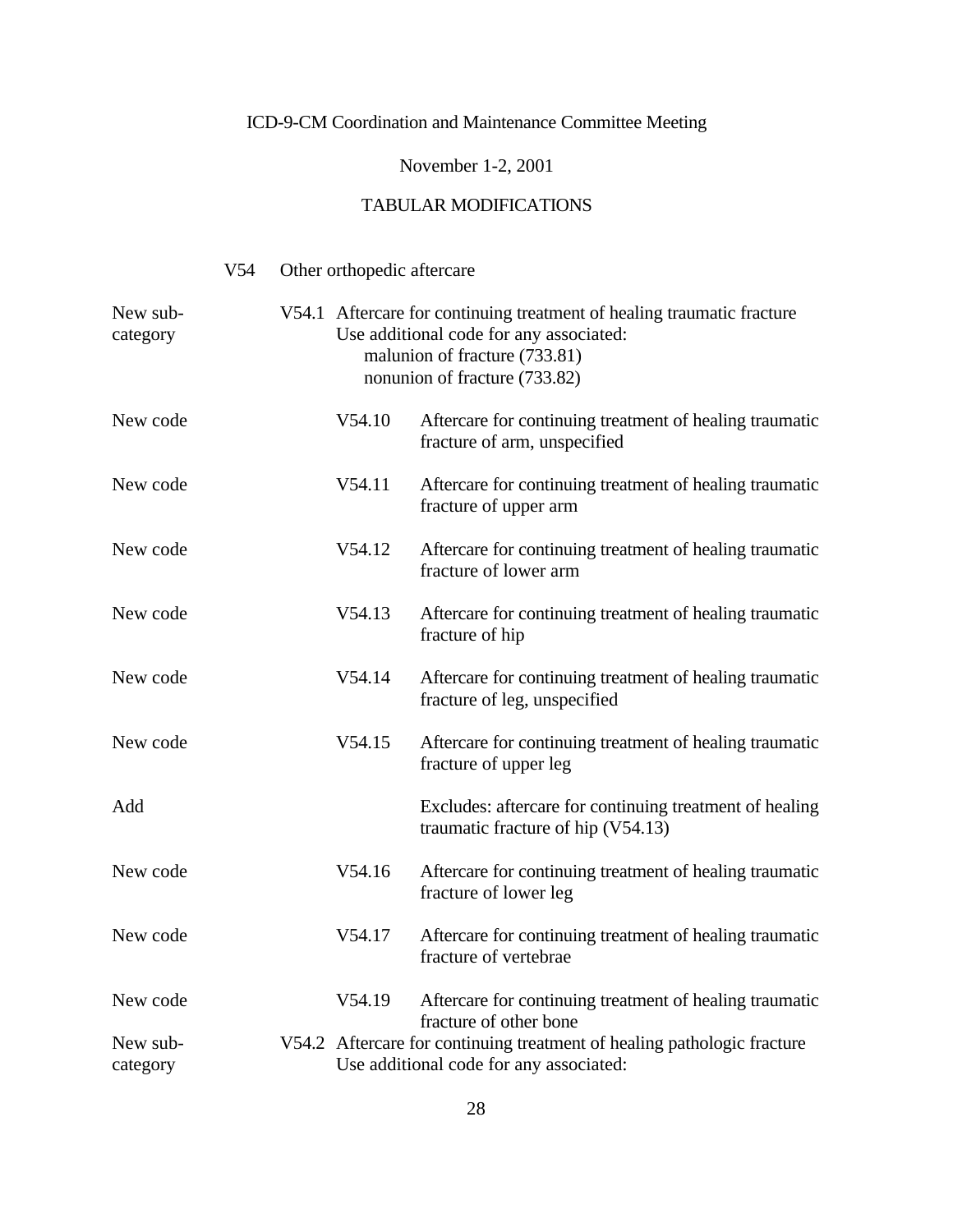### November 1-2, 2001

malunion of fracture (733.81) nonunion of fracture (733.82)

| New code | V54.20 | Aftercare for continuing treatment of healing pathologic<br>fracture of arm, unspecified       |
|----------|--------|------------------------------------------------------------------------------------------------|
| New code | V54.21 | Aftercare for continuing treatment of healing pathologic<br>fracture of upper arm              |
| New code | V54.22 | Aftercare for continuing treatment of healing pathologic<br>fracture of lower arm              |
| New code | V54.23 | Aftercare for continuing treatment of healing pathologic<br>fracture of hip                    |
| New code | V54.24 | Aftercare for continuing treatment of healing pathologic<br>fracture of leg, unspecified       |
| New code | V54.25 | Aftercare for continuing treatment of healing pathologic<br>fracture of upper leg              |
| Add      |        | Excludes: aftercare for continuing treatment of healing<br>pathologic fracture of hip (V54.23) |
| New code | V54.26 | Aftercare for continuing treatment of healing pathologic<br>fracture of lower leg              |
| New code | V54.27 | Aftercare for continuing treatment of healing pathologic<br>fracture of vertebrae              |
| New code | V54.29 | Aftercare for continuing treatment of healing pathologic<br>fracture of other bone             |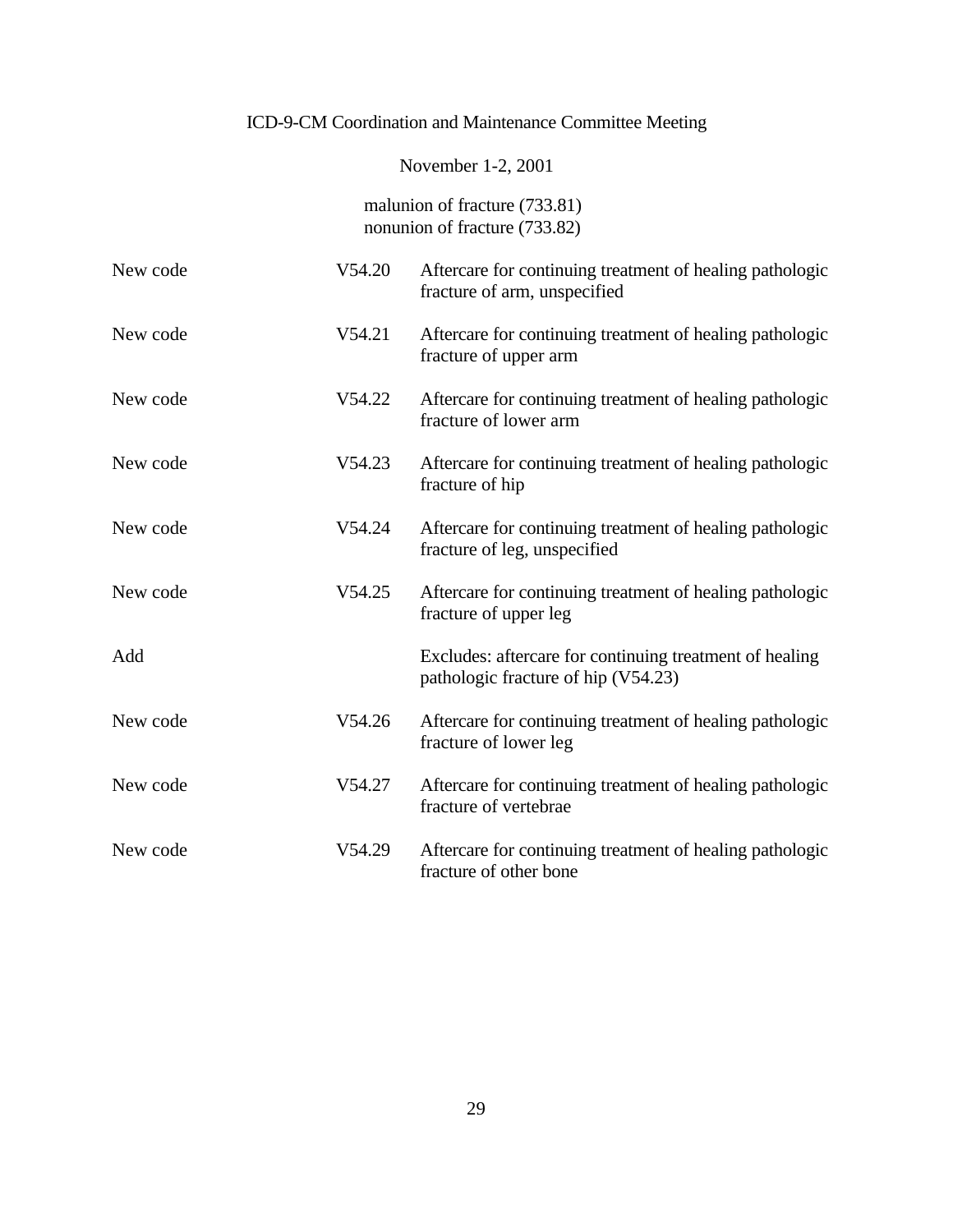|                 |                                  | V54.8 Other orthopedic aftercare |                                                                                                                                                         |  |  |  |
|-----------------|----------------------------------|----------------------------------|---------------------------------------------------------------------------------------------------------------------------------------------------------|--|--|--|
| Delete          | Change, checking, or removal of: |                                  |                                                                                                                                                         |  |  |  |
|                 |                                  |                                  | Kirschner wire                                                                                                                                          |  |  |  |
|                 |                                  |                                  | <del>plaster cast</del>                                                                                                                                 |  |  |  |
|                 |                                  |                                  | splint, external                                                                                                                                        |  |  |  |
|                 |                                  |                                  | other external fixation or traction device                                                                                                              |  |  |  |
| New code<br>Add |                                  | V54.81                           | Aftercare following joint replacement<br>Use additional code to identify joint replacement site<br>$(V43.60-V43.69)$                                    |  |  |  |
| New code        |                                  | V54.89                           | Other orthopedic aftercare                                                                                                                              |  |  |  |
|                 | V <sub>58</sub>                  |                                  | Encounter for other and unspecified procedures and aftercare                                                                                            |  |  |  |
|                 |                                  |                                  | V58.4 Other aftercare following surgery                                                                                                                 |  |  |  |
| New code        |                                  | V58.42                           | Aftercare following thoracic surgery                                                                                                                    |  |  |  |
| New code        |                                  | V58.43                           | Aftercare following abdominal surgery                                                                                                                   |  |  |  |
| New code        |                                  | V58.44                           | Aftercare following other surgery                                                                                                                       |  |  |  |
| Add             |                                  |                                  | Excludes: aftercare following joint replacement<br>(V54.81)<br>aftercare for continuing treatment of healing<br>fracture (V54.10-V54.19, V54.20-V54.29) |  |  |  |

November 1-2, 2001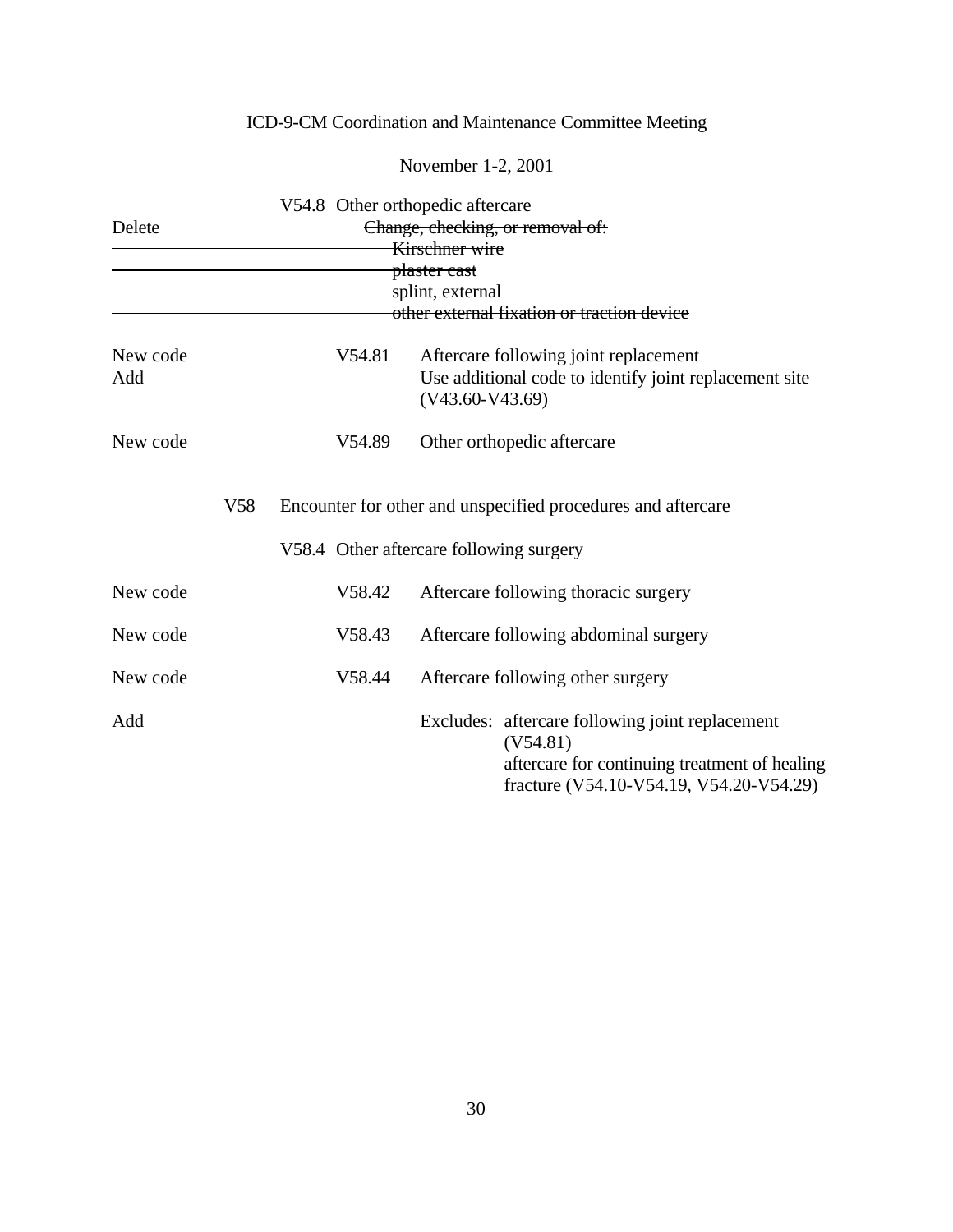#### November 1-2, 2001

Topic: Toxic Shock Syndrome

Toxic shock syndrome is a severe illness caused by a bacterial infection, characterized by high fever of sudden onset, vomiting, diarrhea, and myalgia, followed by hypotension and, in severe cases, shock. A sunburnlike rash with peeling of the skin, especially the palms and soles, occurs during the acute phase. It was originally observed almost exclusively in menstruating women using high-absorbancy tampons, with the infective agent being Staphylococcus aureus, but a nearly identical syndrome has subsequently been seen in males and females of different ages infected with Group A Streptococcus. It is estimated that one person a day in the U.S. develops toxic shock syndrome as a result of a routine strep infection. The mortality rate is 85%.

Currently, toxic shock syndrome is only an inclusion term. Due to the severity of the syndrome, a unique code for Toxic Shock syndrome is being proposed.

#### TABULAR MODIFICATIONS

|          | (140) | Other bacterial diseases                     |  |
|----------|-------|----------------------------------------------|--|
|          |       | 040.8 Other specified bacterial diseases     |  |
| New code |       | 040.82 Toxic shock syndrome                  |  |
|          |       | Use additional code to identify the organism |  |

040 Other bacterial diseases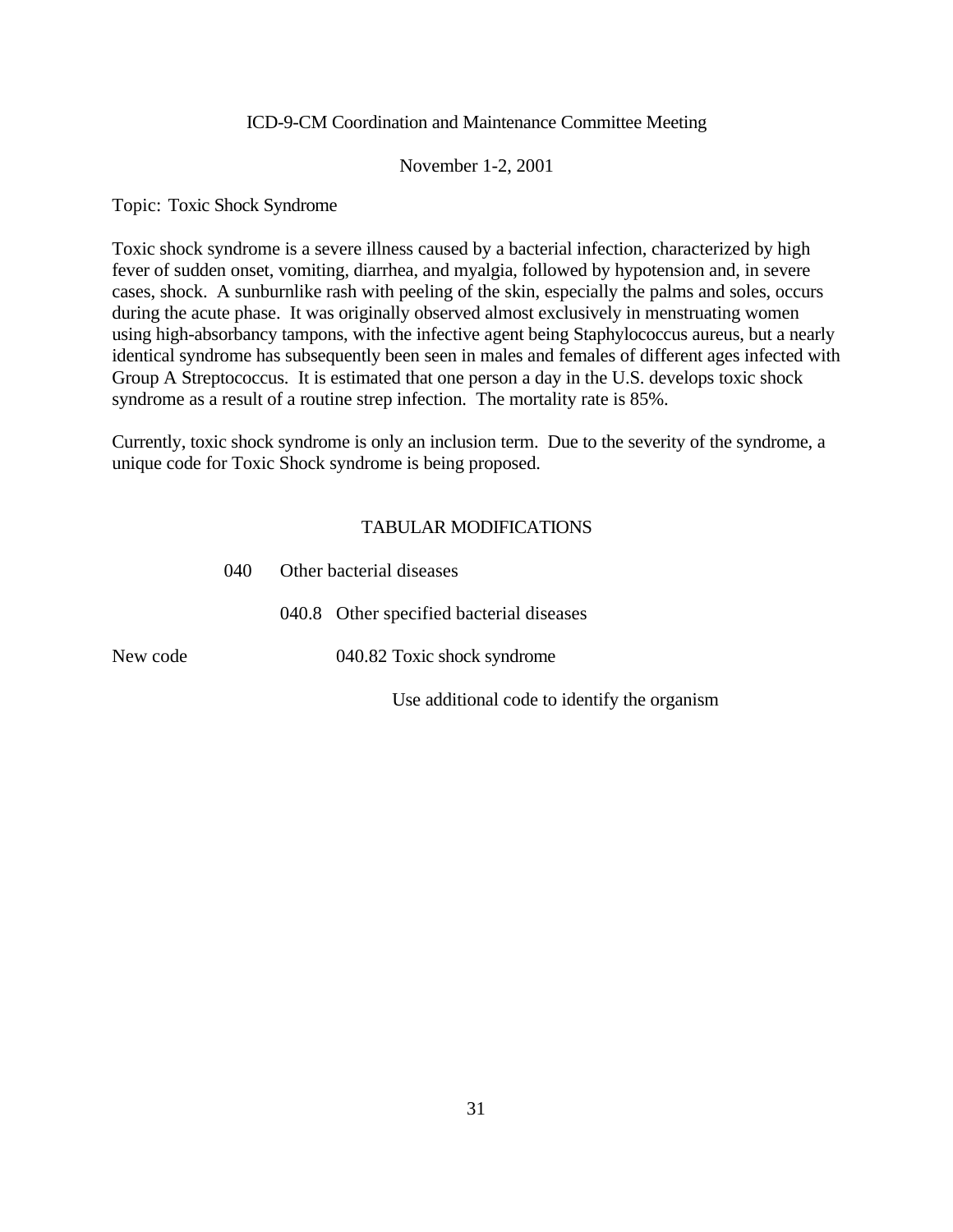#### November 1-2, 2001

Topic: West Nile Virus

In recent years cases of human West Nile virus have increased. In otherwise healthy patients West Nile virus may be mistaken for the flu and no medical care may be sought. In patients seeking treatment for West Nile virus, usually the elderly or those with weakened immune systems, the infection is often severe and potentially life-threatening. Encephalitis is a common complication.

Currently, West Nile virus is included in a code with a variety of other mosquito-borne fevers. It is being proposed that a new, unique code be created for West Nile virus.

|          | 062 | Mosquito-borne viral encephalitis                       |
|----------|-----|---------------------------------------------------------|
|          |     | 062.8 Other specified mosquito-borne viral encephalitis |
| Add      |     | Excludes: West Nile virus (066.4)                       |
|          |     |                                                         |
|          | 066 | Other arthropod-borne viral diseases                    |
|          |     | 066.3 Other mosquito-borne fever                        |
|          |     | Fever (viral):                                          |
| Delete   |     | West Nile                                               |
| New code |     | 066.4 West Nile fever                                   |
|          |     | West Nile virus                                         |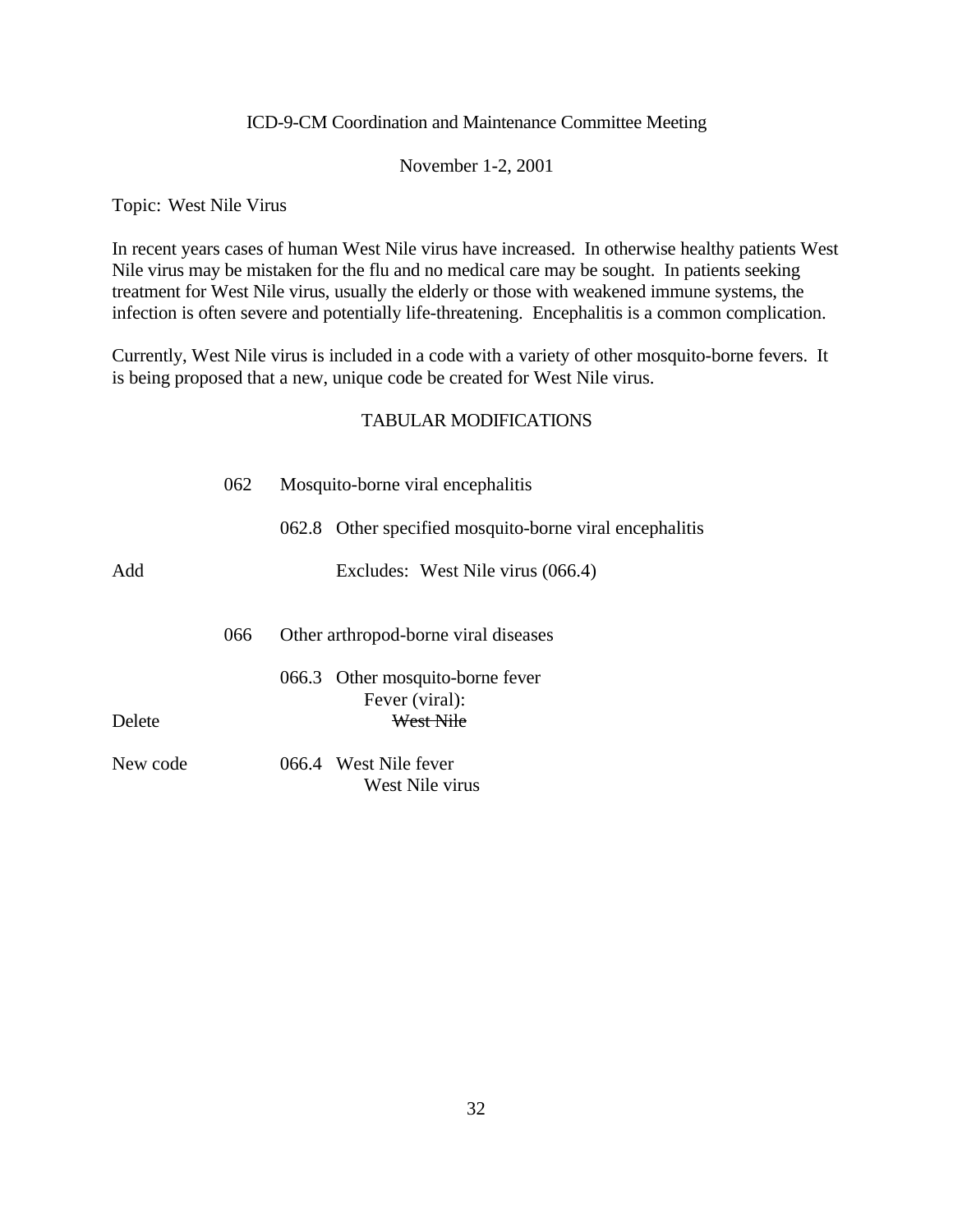#### November 1-2, 2001

Topic: Abnormal findings on cervical Pap smear

The classifying of abnormal cervical Pap smears has become more sophisticated. There is currently a single ICD-9-CM code for abnormal findings on cervical Pap smear. It is being proposed that an expansion of the code be done to identify the different types of abnormal findings based on the Bethesda system of the National Cancer Institute. Also, the Bethesda system uses terminology for types of cervical dysplasia that is not included in the classification. It is being proposed that the terms be added.

The Bethesda system differs slightly from the CIN system. Under the Bethesda system both CIN II and High grade squamous intraepithelial dysplasia (HGSIL) equate to in-situ cancer of the cervix. As carcinoma in- situ can only be confirmed by biopsy, not by cytology, and the Bethesda system classify cytology findings, the classification will include CIN II and HGSIL under cervical dysplasia.

#### TABULAR MODIFICATIONS

|     | 622 | Noninflammatory disorders of cervix                   |
|-----|-----|-------------------------------------------------------|
|     |     | 622.1 Dysplasia of cervix (uteri)                     |
| Add |     | Cervical intraepithelial neoplasia I (CIN I)          |
| Add |     | Cervical intraepithelial neoplasia II (CIN II)        |
| Add |     | High grade squamous intraepithelial dysplasia (HGSIL) |
| Add |     | Low grade squamous intraepithelial dysplasia (LGSIL)  |

#### 33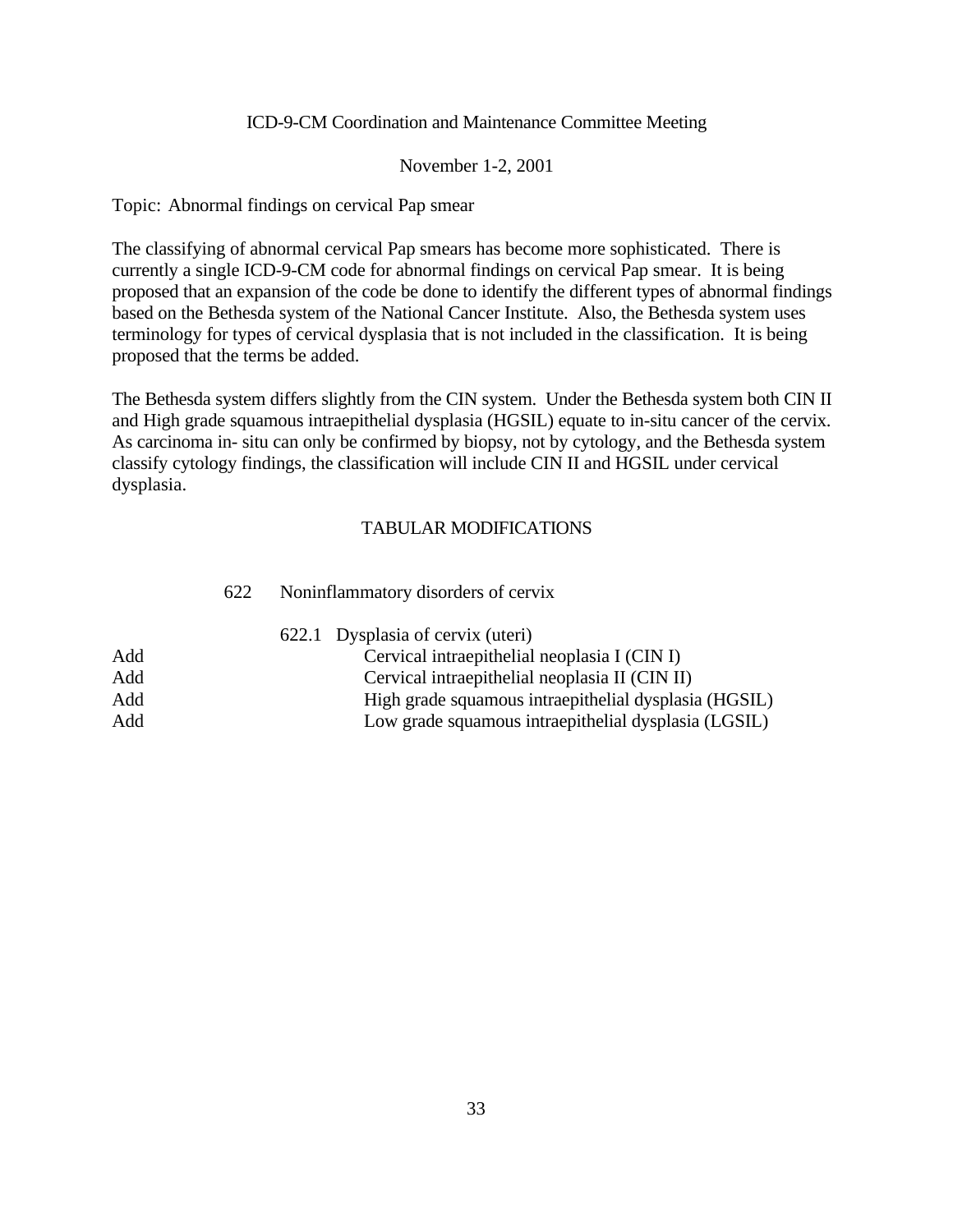|          |     |             | ICD-9-CM Coordination and Maintenance Committee Meeting                                                                                                                                                                                                                           |
|----------|-----|-------------|-----------------------------------------------------------------------------------------------------------------------------------------------------------------------------------------------------------------------------------------------------------------------------------|
|          |     |             | November 1-2, 2001                                                                                                                                                                                                                                                                |
|          | 795 |             | Nonspecific abnormal histologic and immunologic findings                                                                                                                                                                                                                          |
| Delete   |     |             | 795.0 Nonspecific abnormal Papanicolaou smear of cervix<br><b>Dyskaryotic cervical smear</b>                                                                                                                                                                                      |
| Add      |     |             | Excludes: Carcinoma in-situ of cervix (233.1)<br>CIN I (622.1)<br>CIN II (622.1)<br>CIN III (233.1)<br>Dysplasia of cervix (uteri) (622.1)<br>High grade squamous intraepithelial dysplasia (HGSIL)<br>(622.1)<br>Low grade squamous intraepithelial dysplasia (LGSIL)<br>(622.1) |
| New code |     | unspecified | 795.00 Nonspecific abnormal Papanicolaou smear of cervix,                                                                                                                                                                                                                         |
| New code |     |             | 795.01 Atypical squamous cell changes of undetermined<br>significance favor benign<br><b>ASCUS</b> favor benign<br><b>AGCUS</b> favor benign<br>Atypical glandular cell changes of undetermined<br>significance favor benign                                                      |
| New code |     |             | 795.02 Atypical squamous cell changes of undetermined<br>significance favor dysplasia<br>ASCUS favor dysplasia<br><b>AGCUS</b> favor dysplasia<br>Atypical glandular cell changes of undetermined<br>significance favor dysplasia                                                 |
| New code |     |             | 795.09 Other nonspecific abnormal Papanicolaou smear of cervix<br>Benign cellular changes<br>Unsatisfactory smear                                                                                                                                                                 |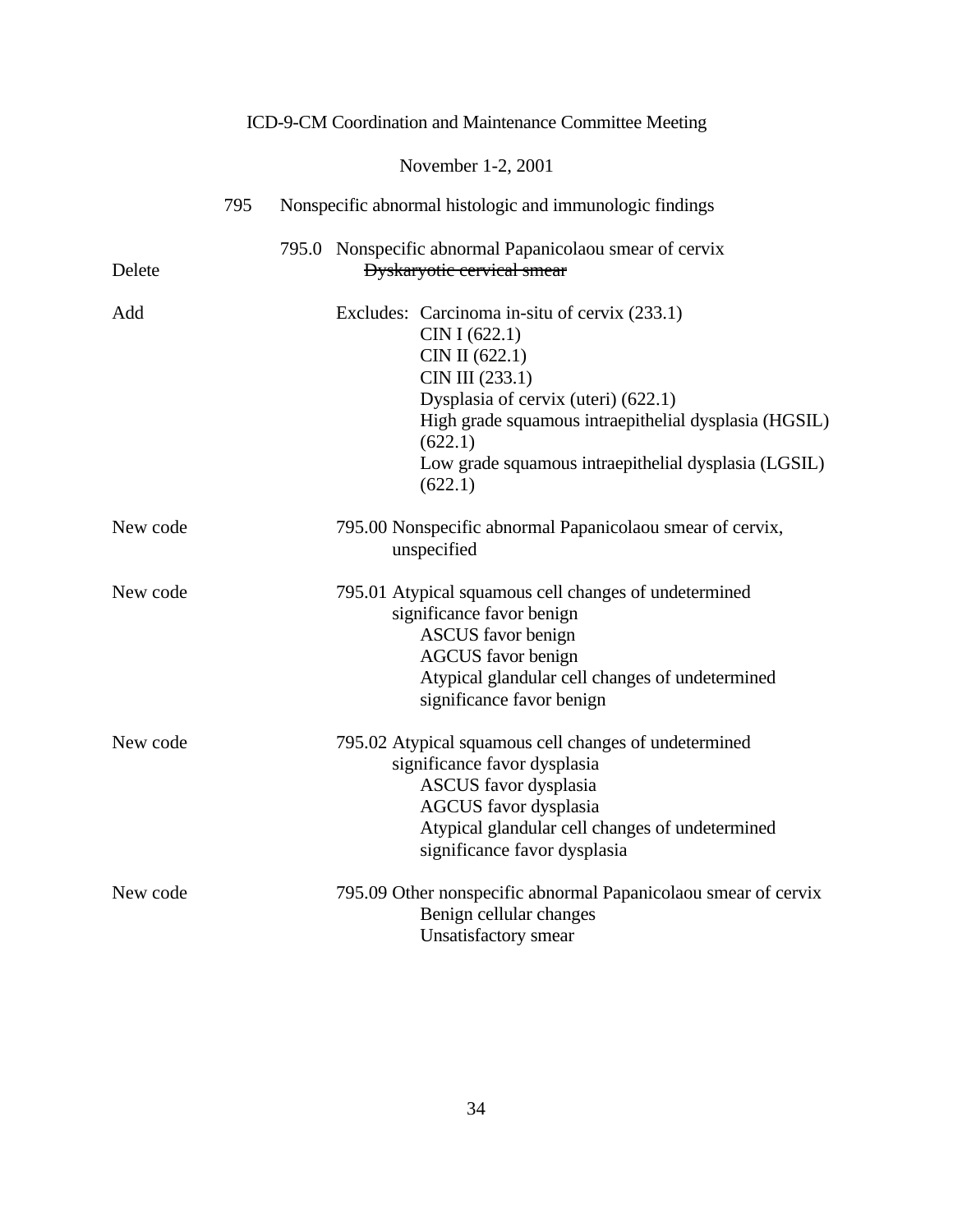#### November 1-2, 2001

Topic: "Exposure to/contact with" and "Observation and evaluation for suspected contact" with Anthrax

Due to the recent deaths and illness caused by anthrax distribution in the mail it is being proposed that specific codes for exposure to anthrax and observation for suspected contact with anthrax be created. Codes for patients who have contracted anthrax already exist in the classification.

Patients who have actually been exposed to or who have come in contact with anthrax spores would be coded to V01.81, Contact with or exposure to anthrax. Persons who have concern that they may have been exposed and who seek evaluation but who are found not to have been exposed would be coded to V71.82, Observation and evaluation for suspected exposure to anthrax. Such an encounter meets the definition of observation. Asymptomatic patients who test positive by nasal swab should be coded to 795.31.

Until these new codes become effective codes V01.8, V71.89, and 795.3 should be used.

|                 | 795 | Nonspecific abnormal histological and immunological findings |        |                                                                                     |
|-----------------|-----|--------------------------------------------------------------|--------|-------------------------------------------------------------------------------------|
|                 |     |                                                              |        | 795.3 Nonspecific positive culture findings                                         |
| New code<br>Add |     |                                                              |        | 795.31 Nonspecific positive findings for anthrax<br>Positive findings by nasal swab |
| New code        |     |                                                              |        | 795.39 Other nonspecific positive culture findings                                  |
|                 | V01 |                                                              |        | Contact with or exposure to communicable diseases                                   |
|                 |     |                                                              |        | V01.8 Other communicable diseases                                                   |
| New code        |     |                                                              | V01.81 | Anthrax                                                                             |
| New code        |     |                                                              | V01.89 | Other communicable diseases                                                         |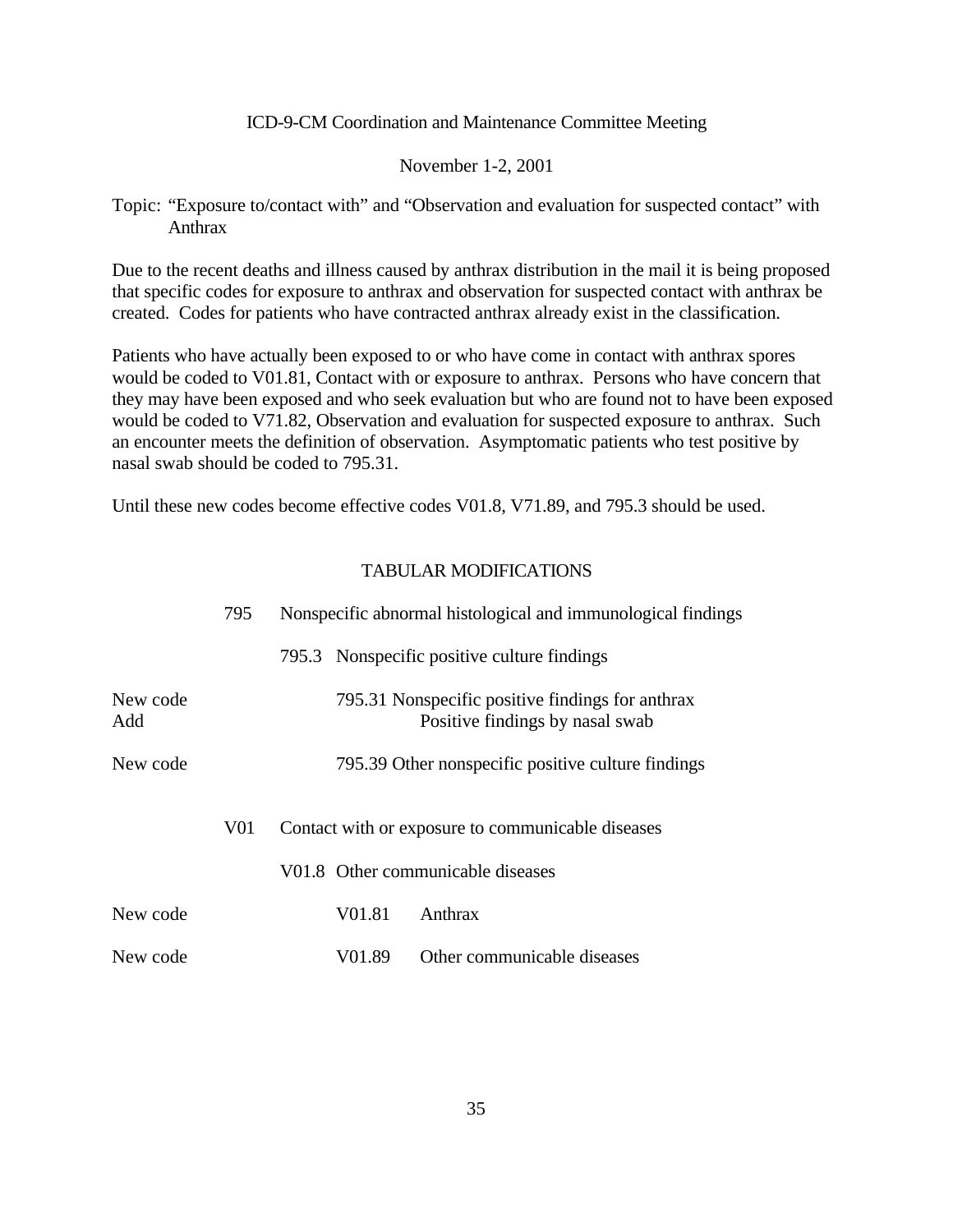# November 1-2, 2001

|          | V71 | Observation and evaluation for suspected conditions not found |                                                                                |  |
|----------|-----|---------------------------------------------------------------|--------------------------------------------------------------------------------|--|
| Revise   |     |                                                               | V71.8 Observation and evaluation for other specified suspected conditions      |  |
| New code |     | V71.82                                                        | Observation and evaluation for suspected exposure to<br>anthrax                |  |
| New code |     | V71.83                                                        | Observation and evaluation for suspected exposure to<br>other biological agent |  |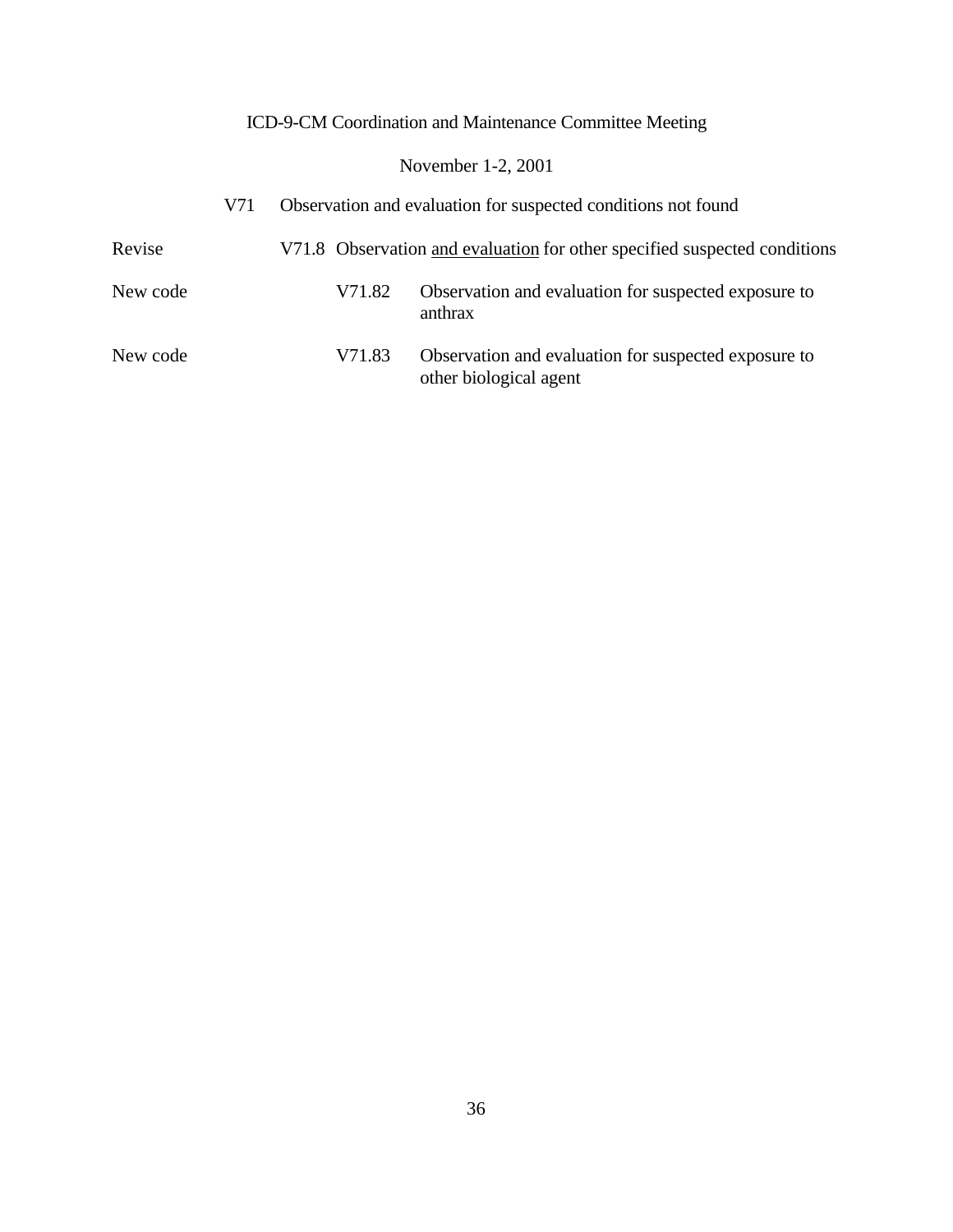November 1-2, 2001

### ADDENDA

## TABULAR

# CEREBROVASCULAR DISEASE (430-438)

| Add    |     | Excludes: iatrogenic cerebrovascular infarction or hemorrhage (997.02) |
|--------|-----|------------------------------------------------------------------------|
|        | 436 | Acute, but ill-defined, cerebrovascular disease                        |
| Add    |     | Excludes: postoperative cerebrovascular accident (997.02)              |
|        | 521 | Diseases of hard tissues of teeth                                      |
|        |     | 521.0 Dental caries                                                    |
| Delete |     | Caries (of):                                                           |
|        |     | <del>arrested</del>                                                    |
|        |     | <del>cementum</del>                                                    |
|        |     | dentin (acute) (chronic)                                               |
|        |     | enamel (acute) (chronic) (incipient)                                   |
|        |     | Infantile melanodontia                                                 |
|        |     | <del>Odontoclasia</del>                                                |
|        |     | White spot lesions of teeth                                            |
|        | 602 | Other disorders of prostate                                            |
|        |     | 602.3 Dysplasia of prostate                                            |
| Revise |     | Prostatic intraepithelial neoplasia I (PIN I)                          |
| Revise |     | Prostatic intraepithelial neoplasia II (PIN II)                        |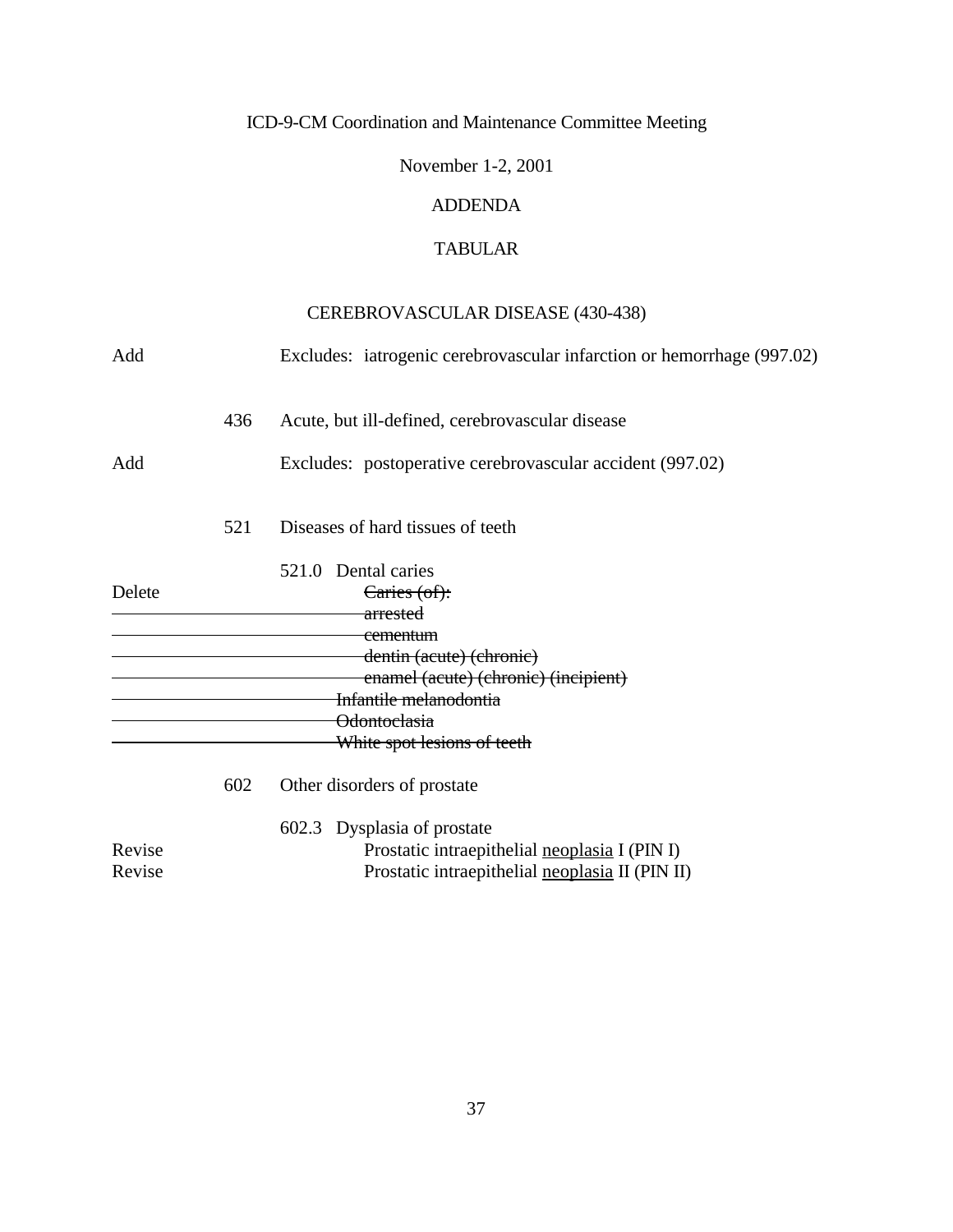November 1-2, 2001

# FRACTURES (800-829)

| Delete     |             | the following terms: | The descriptions "closed" and "open" used in the fourth-digit subdivisions include<br>closed (with or without delayed healing):<br>march |
|------------|-------------|----------------------|------------------------------------------------------------------------------------------------------------------------------------------|
|            | 707         |                      | Chronic ulcer of skin                                                                                                                    |
|            |             |                      | 707.1 Ulcer of lower limbs, except decubitus                                                                                             |
| Revise     |             |                      | If applicable, code first any associated underlying condition                                                                            |
|            | 718         |                      | Other derangement of joint                                                                                                               |
|            |             |                      | 718.7 Developmental dislocation of joint                                                                                                 |
| Delete     |             |                      | Excludes: congenital dislocation of hip (754.30-754.35)<br>traumatic dislocation of hip (835.00-835.13)                                  |
| Add<br>Add |             |                      | congenital dislocation of joint (754.0-755.8)<br>traumatic dislocation of joint (830-839)                                                |
| Revise     |             |                      | SUPPLEMENTARY CLASSIFICATION OF FACTORS INFLUENCING HEALTH<br>STATUS AND CONTACT WITH HEALTH SERVICES (V01-V83)                          |
| Revise     | $(V70-V83)$ |                      | PERSONS WITHOUT REPORTED DIAGNOSIS ENCOUNTERED DURING<br>EXAMINATION AND INVESTIGATION OF INDIVIDUALS AND POPULATIONS                    |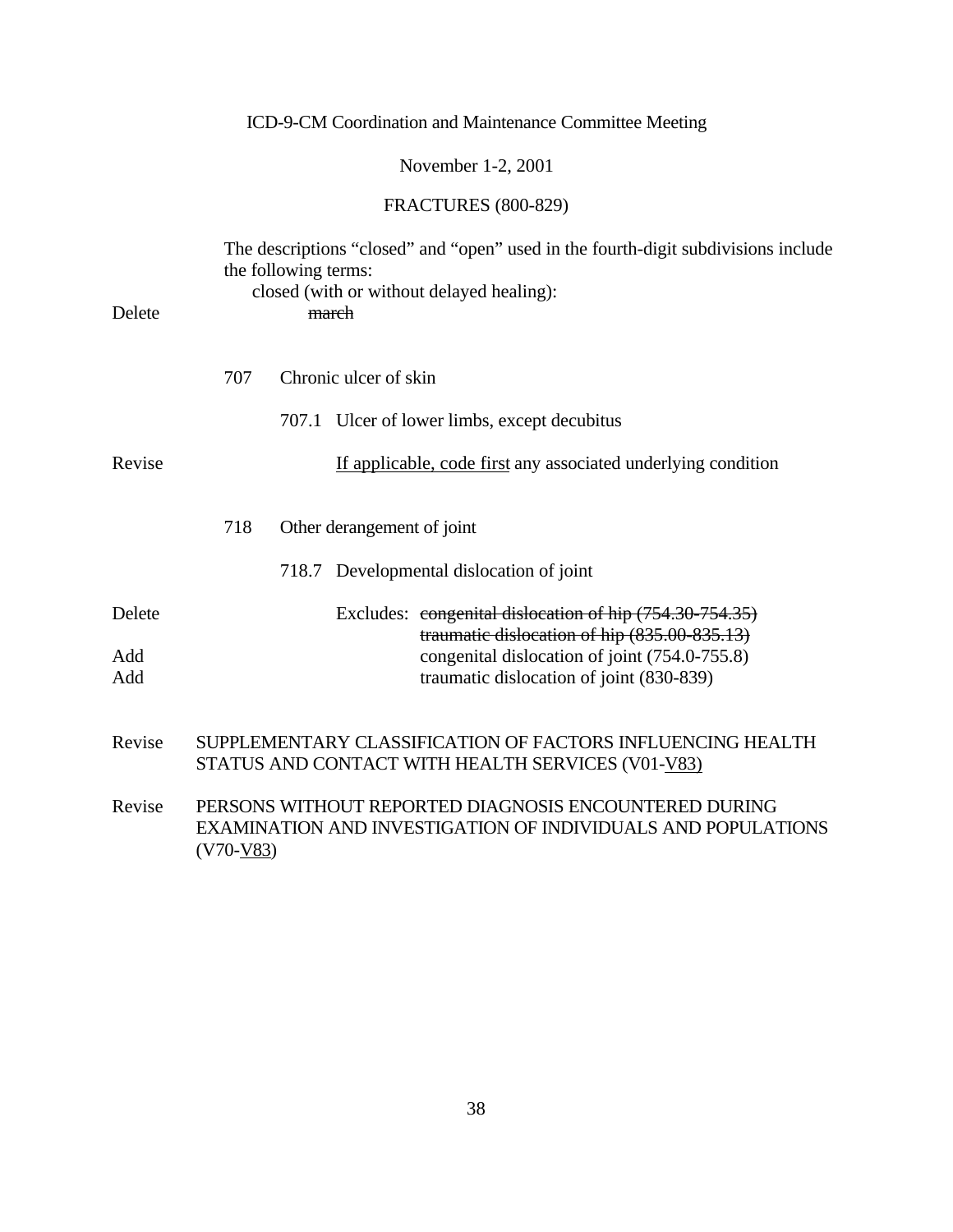### November 1-2, 2001

## ADDENDA

# INDEX

| Add                                   | Accident<br>cerebrovascular<br>postoperative 997.02                                                                                                               |
|---------------------------------------|-------------------------------------------------------------------------------------------------------------------------------------------------------------------|
| Add                                   | Dermatosis<br>Linear IgA<br>694.8                                                                                                                                 |
| Delete                                | Fracture<br>"Closed" includes the following descriptions of fractures, with or without delayed<br>healing, unless they are specified as open or compound<br>march |
| Revise<br>Delete<br>Add<br>Add<br>Add | Fracture<br>march (closed) 733.95<br>open 825.30<br>fibula 733.94<br>metatarsals 733.94<br>tibia 733.94                                                           |
| Add<br>Add                            | Headache<br>spinal<br>complicating labor and delivery 668.8<br>postpartum 668.8                                                                                   |
| Revise<br>Revise                      | Insufficiency<br>kidney (see also Disease, renal) (acute) (chronic) 593.9<br>renal (acute) (chronic) 593.9                                                        |
| Revise<br>Delete                      | March<br>foot <del>(closed)</del> 733.94<br>open 825.30                                                                                                           |